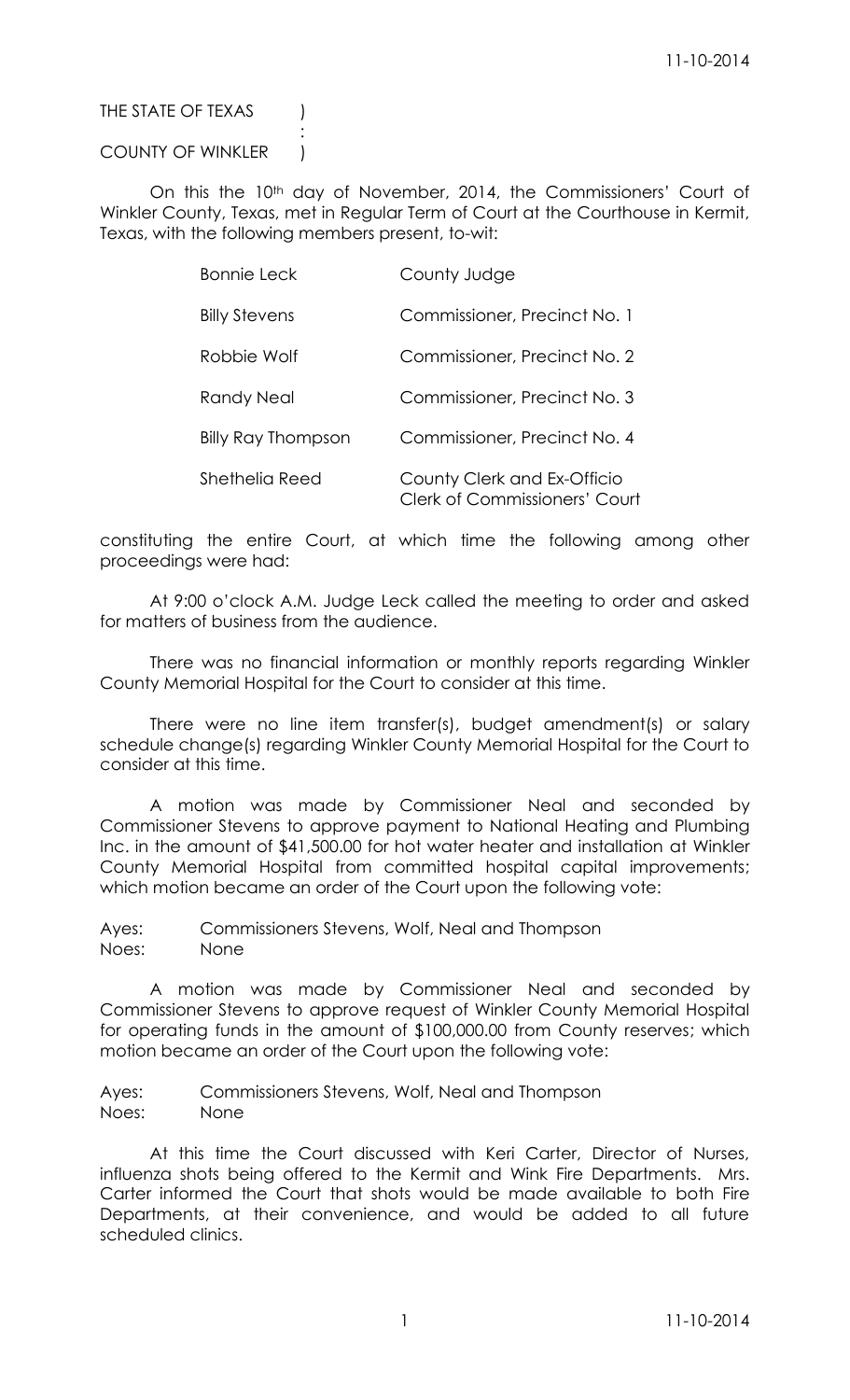A motion was made by Commissioner Thompson and seconded by Commissioner Neal to approve request of Kermit Garden Club to use foyer of Courthouse for plant sale on Friday, April 17, 2015; which motion became an order of the Court upon the following vote:

Ayes: Commissioners Stevens, Wolf, Neal and Thompson Noes: None

A motion was made by Commissioner Neal and seconded by Commissioner Thompson to approve request of Suki Gallegos to use Recreation Center at County Park in Kermit for birthday party on Saturday, November 15, 2014; which motion became an order of the Court upon the following vote:

Ayes: Commissioners Stevens, Wolf, Neal and Thompson Noes: None

A motion was made by Commissioner Neal and seconded by Commissioner Thompson to accept funds from Centurion Pipeline L.P. in the amount of \$2,500.00 in accordance with Settlement and Release Agreement between Winkler County and Centurion Pipeline L.P.; which motion became an order of the Court upon the following vote: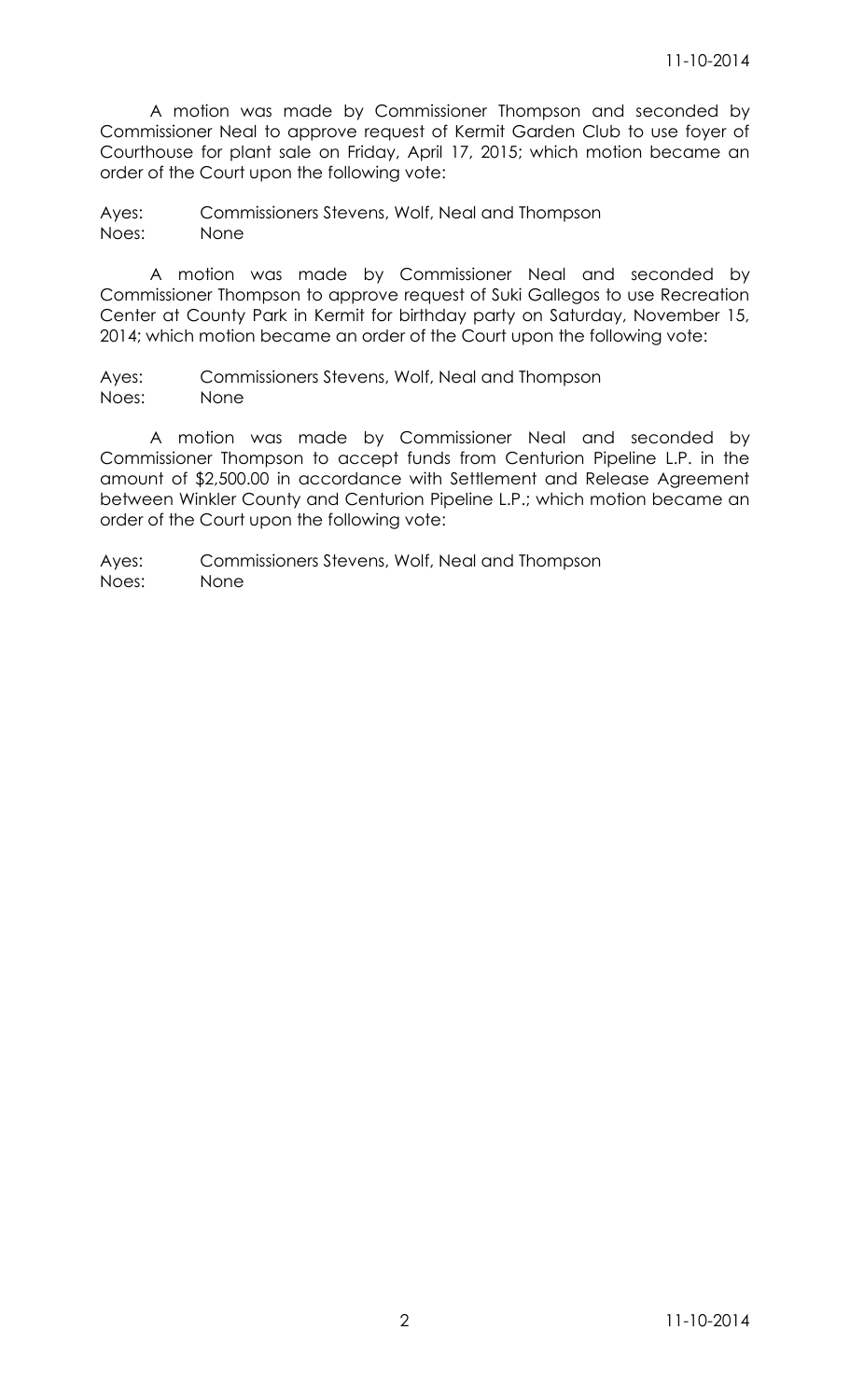### **Centurion Pipeline L.P.** 2008 12:00

October 27, 2014

The Honorable Judge Bonnie Leck<br>Winkler County, Texas<br>100 East Winkler Street<br>Kermit, Texas 79745

Re: Executed Original - Settlement and Release Agreem<br>Pineline Construction Damages - County Road 405

Dear Honorable Judge Leck:

Enclosed berewith is one (1) executed original of the Settle and Release Agreement by and<br>between Winkler County, Tizzas and Centurion Pipelino L.P. Also included is a check for<br>\$2.500.00 for the total amount of the settle

Please let us know if you have any questions or need additional information. Respectfully,

Rochel Anderson Rachel Anderson<br>Land Tech

Enclosure

SETTLEMENT AND RELEASE AGREEMENT

#### **PARTIES**

The Parties to this Settlement and Release Agreement are Winkler County, Texas and Centurion Pipeline L.P.

### CONTRACTUAL RECITALS AND STATEMENT OF PURPOSE

**WHEREAS**, a "dispute" has arisen between Winkler County and Centurion Pipeline L.P., regarding<br>construction of a road crossing on county road 405 prior to the execution of a Pipeline Construction and Indomnity Agreement; and

WHEREAS, this Settlement Agreement, and the execution betweef, does not, and is not entended to or interested to be, or is an admission of any fault or wrongdoing by or on behalf of Winder<br>be, construed to be, or is an admission of any fault or wrongdoing by or on behalf of Winder<br>County or Centurion Pipeline L.P., a continue to deny the same, and

WHEREAS, all provisions of this Settlement Agricement and Mutual Release are contractual in nature, and not mere recitals only; and

WHEREAS, the purpose of this Settlement Agreement is to set forth and embody a negotiated compromise, settlement, and release, as set forth herein:

NOW THEREFORE, in consideration of the mutual covenants and conditions betwin contained, and the mcorporation of the above Recitals, the parties hereto agree as follows

### PERSONS AND ENTITIES BOUND<br>BY THIS SETTLEMENT AGREEMENT

Winkler County understands and agrees that by executing hereof, the terms of this

.<br>Settlement Agreement are binding upon Winkler County and upon all representatives, successors and assigns of Winkler County

Centurion Pipeline L.P. understands and agrees that by execution hereof, the terms of this Settlement economic repeater on a moreculates and agrees once by execution referent and terms of this Senational

Page 1 of 5

assigns of Centarion Pineline L.P.

Winkler County represents and warrants that Winkies County has approved of all of the terms. conditions and covenants of this Settlement Agreement as evidenced by the duly amborized signature to this Settlement Agreement

Centumon Pipeline L.P. represents and warrants that Centurion Pipeline L.P. has approved of all of<br>the terms, conditions and covenants of this Settlement Agreement as evidenced by the duly authorized sqmature to this Sottlement Agreement.

#### **CONSIDERATION**

CONSIDERATION (CONSIDERATION CONSIDERATION)<br>
In consideration of the total sum of \$2,500.00 (Two Thousand Five Hundred Dollars) from Centurion<br>
Pipelare L.P., the receipt and sufficiency of which is bearby acknowledged by

Centurion Pipeline L P, shall tender such sum in the following mattier, upon exect examinator appearing L.F. state sender stock suite in the following manner. upon execution of this Agreement, Centurion Pipeline L.P. shall deliver the signed agreement and a check for the total amount of the settlement st

Upon receipt of the signed agreement and settlement funds from Centurion Pipeline L.P., Waikler County shall execute the agreement and return a copy of the Agreement to Contumon Pipeline. L.P.

Each party agrees to be solely responsible for the payment of their respective attorney's focs, court costs, expert witness fees, court reporter's fres, and all other experies incurredon said party's behalf<br>as a result of or in connection with the dispute and/or this Senlement Agreement

#### MUTUAL RELEASE

Whikler County and Centurion Pipeline L.P., hereby covenant, agree and consent to the following:

Page 2 of 5  $\,$ 

The intent of the porties benefic is that each person or entity exceeding this Settlement Agreement shall, by reason of such execution, be entirely free of any and all actual or potential claims, suits, demands, causes of

Winkler County hereby fully and finally RELEASES, ACQUTIS. AND FOREVER DISCHARGES Winkler County hereby fully and finally REI RASES, ACQUITS. AND POREVER DISCHARGES<br>Centurion Pipeline. 1.1° amy of Centurion Pipeline. 1.1° s representatives), and Winkler Coenty<br>further covenants not to asset in any natur or indirectly) arising from or related to the dispute

m Pipcine L.P., hereby fully and finally RELEASES, ACQUITS, AND FOREVER Commism Pipesine L.P., hereby (idly and finally NETEASES, ACQUITS, AND FOREVER<br>OSCCHARGES Workler County (and Winkler County's representatives), and Centurion<br>DISCCHARGES Workler County (and Winkler County's representative

#### **EXPRESS DENIAL OF LIABILITIES**

Winkler County and Centurion Pipeline L.P. and/or their representatives, understand and agree that no psyment made nor released pursuant to the terms of the Settlement Agreem consideration given shall be intended to be, nor shall be construed to be, an admission of liability and any and all such hability is expres

#### **GOVERNING LAW**

This Settlement Agreement shall be construed in accordance with the governing laws of the State of

Page 3 of 5  $\,$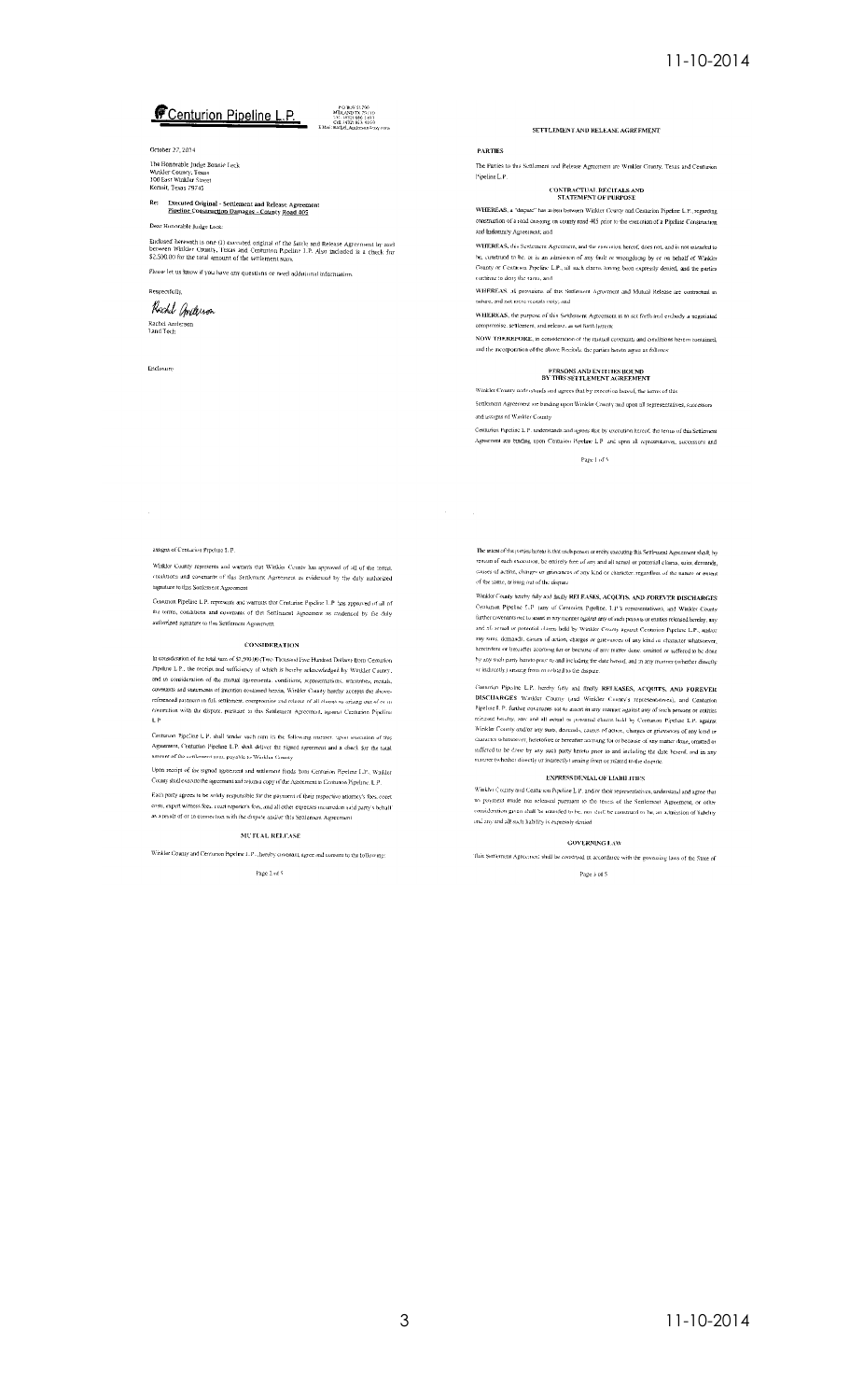Texas. The obligations of the parties are performable, and venue for any legal action arising out of rexus. The obligations to all paties are portformation, and year<br>this Settlement Agreement shall lie in Winkler County, Texas

#### FULL UNDERSTANDING AND AGREEMENT

READ THIS FULL AND FINAL SEITLEMENT AGREEMENT AND MUJUAL RELEASE READ THIS FOLE NAME INVIENDED AND RELEASED AND CONDITION CONDITIONS EXHIBITS) AND FOLLY UNDERSTANDS IT, FACH PARTY WARRANTS WITHOUT DURESS, TO EXECUTE THIS SETTLEMENT AGREEMENT AND MUTUAL RELEASE, AND THAT SUCH PARTY HAS DONE SO OF FREE WILL AND ACCORD.<br>RELEASE, AND THAT SUCH PARTY HAS DONE SO OF FREE WILL AND ACCORD.<br>WITHOUT RELIANCE ON ANY REPRESENTATION OF ANY KIND OR CHARACTER NOT **EXPRESSLY SET FORTH HEREIN.** 

#### EXECUTION AND EFFECTIVE DATE

.<br>This Settlement Agreement may be signed in counterparts, and each counterpart shall constitute an<br>-<br>original. The porties hereto have excented this Settlement Agreement and Motual Release on the dates set forth opposite their names, to be effective as of the date of the latter signature.

[SIGNATURE AND ACKNOWLEDGEMENT PAGE TO FOLLOW]

 $\begin{picture}(180,10) \put(0,0){\line(1,0){10}} \put(10,0){\line(1,0){10}} \put(10,0){\line(1,0){10}} \put(10,0){\line(1,0){10}} \put(10,0){\line(1,0){10}} \put(10,0){\line(1,0){10}} \put(10,0){\line(1,0){10}} \put(10,0){\line(1,0){10}} \put(10,0){\line(1,0){10}} \put(10,0){\line(1,0){10}} \put(10,0){\line(1,0){10}} \put(10,0){\line($ 

WINKLER COUNTY<br>G: ERX<br>PC BOX 1007<br>KERMIT, TX 79745

nicapera<br>INKLER COUNTY

CLERK<br>PO SOX 1007

说한

an<br>Life<sup>ra</sup>

10010000586" 10211095794 6301535187509

.<br>Persona Crase Basi, R.A.<br>Sencute MY

 $\begin{array}{|c|c|c|c|}\hline & \text{PATE} & \\ \hline & 27\text{-Oot-14} & \end{array}$ 



A motion was made by Commissioner Thompson and seconded by Commissioner Neal to approve Resolution Authorizing County Grant in the amount of \$369.25 and application to Texas Department of Agriculture for Texans Feeding Texans: Home-Delivered Meal Grant Program; which motion became an order of the Court upon the following vote:

GHECK AMOUNT

 $\mathcal{G}\in \mathcal{E}$  AUL

 $rac{1000}{212}$ 

US DOLLARS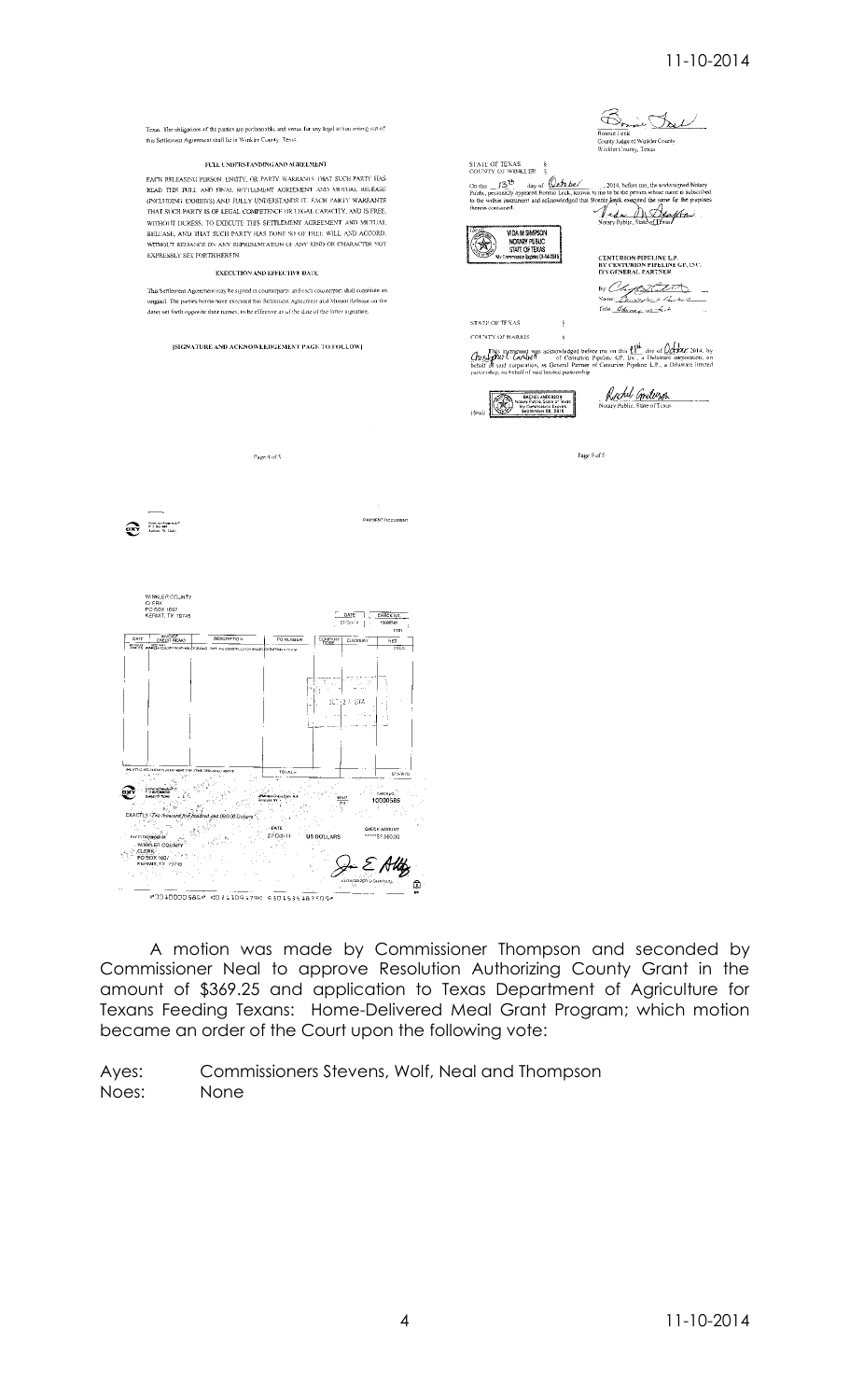

TEXAS DEPARTMENT OF AGRICULTURE TEXANS FEEDING TEXANS: HOME DELIVERED MEAL GRANT PROGRAM

**TODO STAPLES, COMMISSIONER** 

### RESOLUTION AUTHORIZING COUNTY GRANT

| A RESOLUTION OF THE COUNTY OF |             |                    |            | <b>WINKLER</b> | TEXAS (County) |    |
|-------------------------------|-------------|--------------------|------------|----------------|----------------|----|
| CERTIFYING                    | <b>THAT</b> | THE COUNTY         | <b>HAS</b> | MADE           | - GR ANT       | TO |
|                               |             | COLINTY OF WINKLER |            |                |                |    |

(Organization) AN ORGANIZATION THAT PROVIDES HOME-DELIVERED MEALS TO (Organization) AN ORGANIZATION THAT PROVIDES HOME-DELIVERED MEALS TO HOMEBOUND PERSONS IN THE COUNTY WHO ARE ELDERLY AND/OR HAVE A DISABILITY AND CERTIFYING THAT THE COUNTY HAS APPROVED THE ORGANIZATION'S ACCOUNTING SYSTEM

WHEREAS, the Organization desires to apply for grant funds from the Texas Department of Agriculture to supplement and extend existing services homebound persons in the County who represented to deplement and extend existing services nonneolidate persons in the County<br>are clderly and/or have a disability, pursuant to the Home-Delivered Meal Grant Program (Program); and

WHEREAS, the Program rules require the County in which an Organization is providing homedelivered meal services to make a grant to the Organization, in order for the Organization to be<br>delivered meal services to make a grant to the Organization, in order for the Organization to be eligible to receive Program grant funds; and

WHEREAS, the Program rules require the County to approve the Organization's accounting system or fiscal agent, in order for the Organization to be eligible to receive Program grant funds.

### BE IT RESOLVED BY THE COUNTY:

SECTION 1: The County hereby certifies that it has made a grant to the Organization in the amount of \$369.25 to be used between the:

 $\frac{1st}{\text{Day}}$  of  $\frac{January}{\text{Month}}$  $\frac{1}{\sqrt{2}}$ , 2015 and the  $\frac{31st}{\sqrt{2}}$  of <u>December</u>, 2015

SECTION 2: The County hereby certifies that the Organization provides home-delivered meals to homebound persons in the County who are elderly and/or have a disability.

SECTION 3: The County hereby certifies that it has approved the Organization's accounting system or fiscal agent.

Introduced, read, and passed by the affirmative vote of the County on this 10th day of November  $, 2014$ .

Signature of Authorized Official

Bonnie Leck, Winkler County Judge Typed Name and Title

NOTE: All information shown in this resolution must be included in the resolution passed by the County.

A motion was made by Commissioner Neal and seconded by Commissioner Thompson to leave the date for the second Commissioners' Court meeting in December as December 22, 2014 and set the Special Commissioners' Court end-of-year meeting as December 30, 2014; which motion became an order of the Court upon the following vote:

Ayes: Commissioners Stevens, Wolf, Neal and Thompson Noes: None

Following discussion regarding County holidays for 2015, a motion was made by Commissioner Wolf and seconded by Commissioner Stevens to take Texas Independence Day, Monday, March 02, 2015 in lieu of July 03, 2015 since Independent Day falls on Saturday, July 04, 2015; which motion was defeated by the Court upon the following vote:

Ayes: Commissioners Stevens and Wolf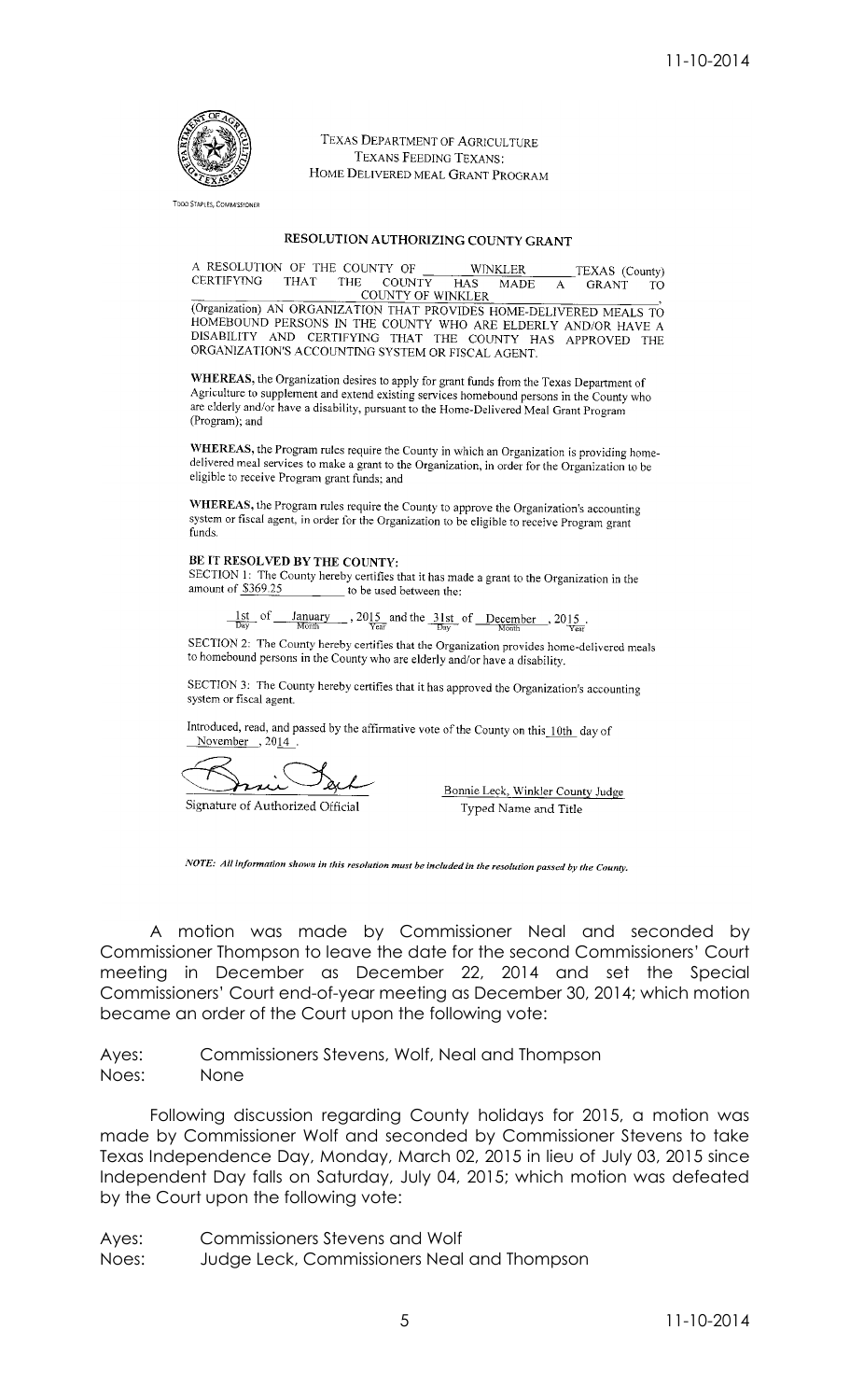Following further discussion, a motion was made by Commissioner Thompson and seconded by Commissioner Neal to set County holidays for 2015 as follows:

|                                                                                                                                                                          | <b>OFFICE of the COUNTY JUDGE</b><br><b>BONNIE LECK ~ WINKLER COUNTY</b>                                                                                                                                                                                                                                               |
|--------------------------------------------------------------------------------------------------------------------------------------------------------------------------|------------------------------------------------------------------------------------------------------------------------------------------------------------------------------------------------------------------------------------------------------------------------------------------------------------------------|
| P.O. Drawer Y<br>Kermit, TX 79745<br>$(432)$ 586-6658<br>Fax (432) 586-3223<br>Vida Simpson<br>Administrative Assistant                                                  |                                                                                                                                                                                                                                                                                                                        |
|                                                                                                                                                                          | CORRECTED                                                                                                                                                                                                                                                                                                              |
|                                                                                                                                                                          | November 10, 2014                                                                                                                                                                                                                                                                                                      |
|                                                                                                                                                                          | MEMO TO ALL WINKLER COUNTY DEPARTMENTS                                                                                                                                                                                                                                                                                 |
| the 2015 calendar year.                                                                                                                                                  | The following holidays were approved by the Winkler County Commissioners' Court today for                                                                                                                                                                                                                              |
| New Year's Day<br>Martin Luther King Day<br>Presidents' Day<br>Good Friday<br>Memorial Day<br>Independence Day<br>Labor Day<br>Veterans Day<br>Thanksgiving<br>Christmas | Thursday, January 1, 2015<br>Monday, January 19, 2015<br>Monday, February 16, 2015<br>Friday, April 3, 2015<br>Monday, May 25, 2015<br>Friday, July 3, 2015<br>Monday, September 7, 2015<br>Wednesday, November 11, 2015<br>Thursday and Friday, November 26 & 27, 2015<br>Thursday and Friday, December 24 & 25, 2015 |
| Winkler County Law Enforcement Center employees:                                                                                                                         |                                                                                                                                                                                                                                                                                                                        |
| 5 days paid time off beginning January 1, 2015<br>7 days paid time off beginning July 1, 2015                                                                            |                                                                                                                                                                                                                                                                                                                        |
| Best wishes for a wonderful 2015!                                                                                                                                        |                                                                                                                                                                                                                                                                                                                        |
|                                                                                                                                                                          | Sincerely,<br>Bonnie Leck                                                                                                                                                                                                                                                                                              |
| BL/vs                                                                                                                                                                    |                                                                                                                                                                                                                                                                                                                        |

which motion became an order of the Court upon the following vote:

Ayes: Judge Leck, Commissioners Neal and Thompson Noes: Commissioners Stevens and Wolf

A motion was made by Commissioner Neal and seconded by Commissioner Thompson to receive outside audit of tax roll report from William Patton of Robison, Johnston and Patton, LLP; which motion became an order of the Court upon the following vote:

Ayes: Commissioners Stevens, Wolf, Neal and Thompson Noes: None

After reviewing specifications and bid form for gasoline for County fleet of vehicles for 2015 calendar year, a motion was made by Commissioner Wolf and seconded by Commissioner Stevens to authorize the County Auditor to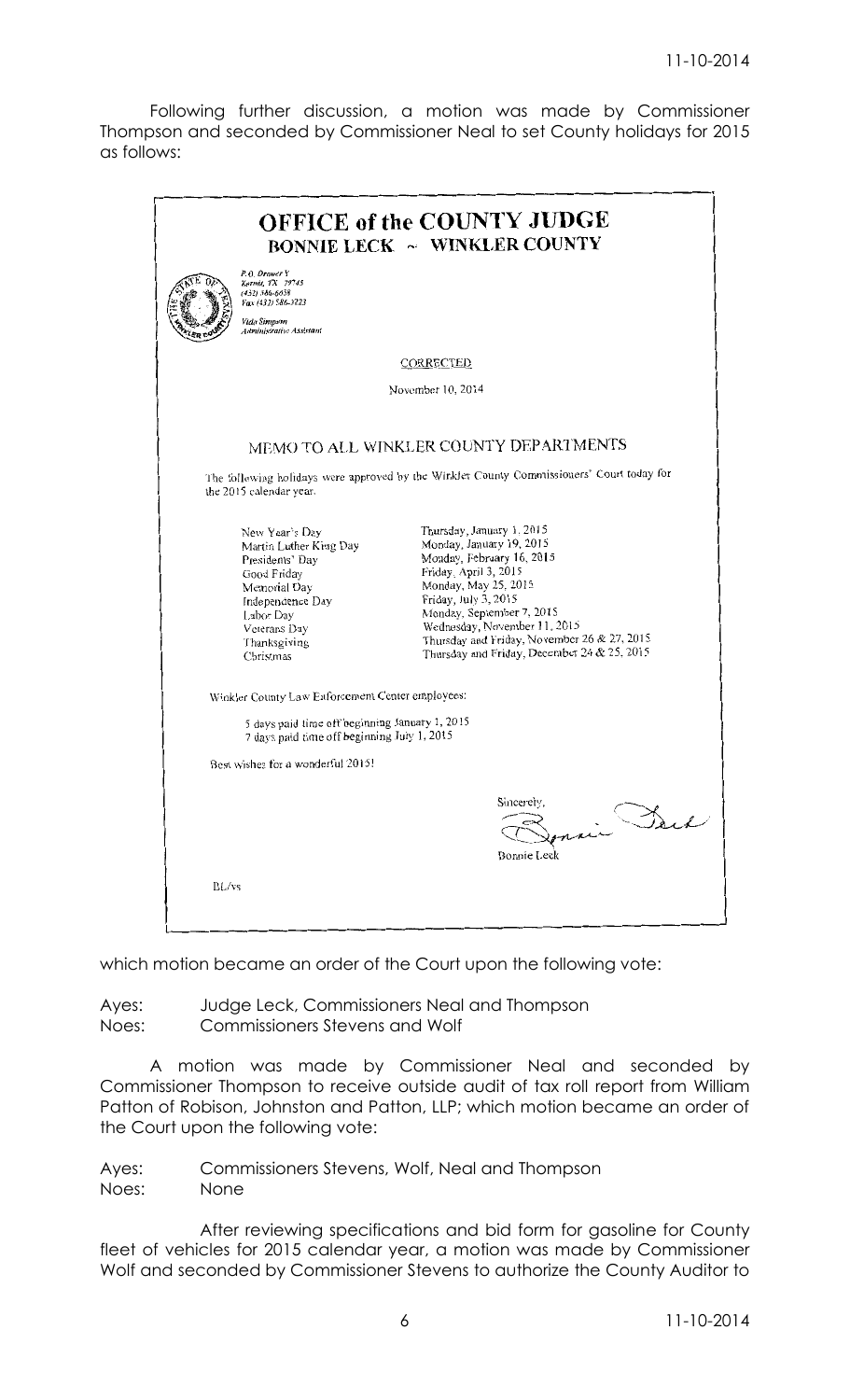advertise for bids for gasoline for County fleet of vehicles for 2015 calendar year; said bids to be received until 10:00 o'clock A.M. on Monday, December 08, 2014, with the Commissioners' Court reserving the right to reject any and all bids; which motion became an order of the Court upon the following vote:

Ayes: Commissioners Stevens, Wolf, Neal and Thompson Noes: None

 $\begin{array}{ll} \textbf{WINULER COUNTY} \\ \textbf{SPECFICATIONS & BID FORM} \\ \textbf{GASOLINE & DIESL. FCEL} \\ \textbf{QASOLINE} & 2015 \end{array}$ 

The Commissioners Court of Winklet County, Texas, will reseive scaled bids an guasline und diesel<br>foci for the county fleet for the period baginning Jacapsy 1 through December 31, 2015. Sealed<br>Fock will be received until

read alocal. Bids received after that date and time will be returned to the bidder unoperad.<br>Rids must be echaitted in a scoled, opaque envelope and marked on the face "FMZL BID". Bidders are required to scheit the eviden

SPRCIAL COMDITIONS<br>Prices shell be PSB County Bara-Hormit, Hospital-Harmit, Caunty Saru-Wink, and Winklet Caunty Golf<br>Course, and shell be not, excluding (ederal tax, but including state tax, Tax exemption<br>certificatus wil

Sapplies bids abull be on regular tales<br>and gasoline. Bidser shall indicate cotame rating. Annual ostimated passe is approximated yields to the<br>continued used and for low suffer, and<br>set for the low behavior of the low su

Golf Course - 309 eal, easoliee tack

Page 1

Winkler County<br>Gasoline & Diesel Fool Bid<br>Page 2

Bishman te subsected on a constant prior incide. Constant he is definement obsects the posted tensors, price and the celling prior as usubset on the bill. In presess in the rosatest will not be allowed prince and the cell

**REQUEST FOR RID** 

The Winkler County Commissioners' Court will accept sealed bids for<br>the purchase of gasoline and diesel for the county fleet of vehicles for the<br>period of January 1, 2015 to December 31, 2015. Bids will be received<br>until 1

11-20-2014 & 11-27-2014<br>Winkler County News

Any exceptions to specifications shall be pated and indicated on attachment to bld form

|                              | WINKLER COUNTY<br><b>BID FORM</b><br>GASOLINE & DIESEL FUEL<br>TANCARY 3. 2015 LERCOGE DECEMBER 31, 2015 |
|------------------------------|----------------------------------------------------------------------------------------------------------|
| Regular Unleadad Grade:      |                                                                                                          |
| Read Name (College)          | Pusted Terminal Price (1999) Linear                                                                      |
| As of (date) [ [ [ [ ] ] ]   | Brd Price Per Gallon                                                                                     |
| Detame Raling _____________  |                                                                                                          |
| Undved Diesc! (highway use): |                                                                                                          |
| Biand Same ______________    | Posted Terminal Prime<br><b>COL</b>                                                                      |
| As of (date) __________      |                                                                                                          |
| (Gea, bonn llaf) forced boul |                                                                                                          |
|                              | Posted Terminal Frice _________                                                                          |
| As of (date) [ [ [ [ ] ] [ ] | "State Tox Eximpt)                                                                                       |
|                              |                                                                                                          |
| Typed Name of Sidder         |                                                                                                          |
| Company Name                 | Title of Bidder                                                                                          |
|                              |                                                                                                          |
| Telephone Number Fax Number  | <b>Bare Scopiffed</b>                                                                                    |

Following discussion regarding funding vacation clerk for Winkler County Library from contingency funds, a motion was made by Commissioner Thompson to close the Library the week of Thanksgiving, November 24-28, 2014; motion died for lack of second.

A motion was made by Commissioner Neal and seconded by Commissioner Wolf to approve funding vacation clerk for Winkler County Library in Kermit from contingency funds; which motion became an order of the Court upon the following vote: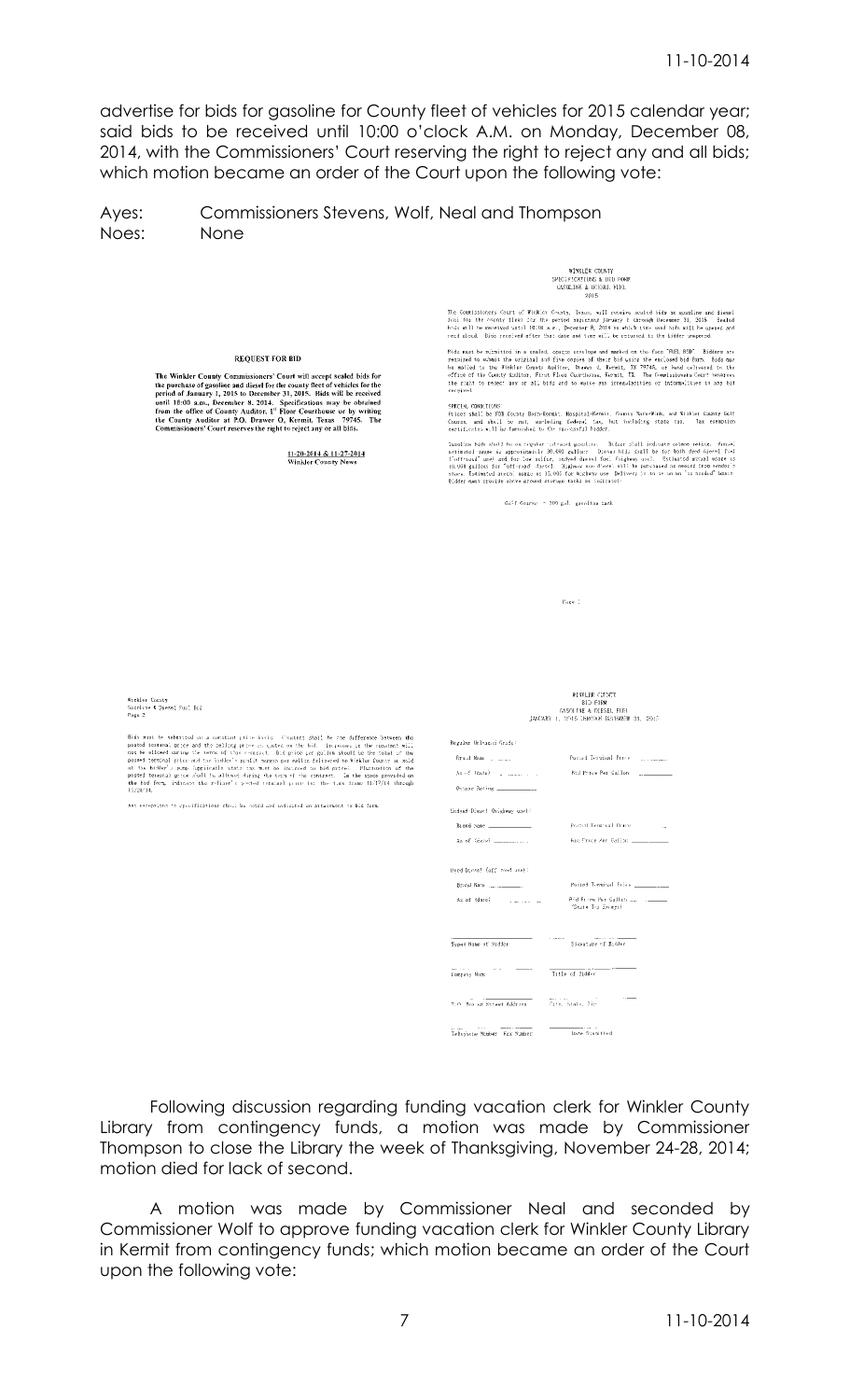Ayes: Commissioners Stevens, Wolf, Neal and Thompson Noes: None

A motion was made by Commissioner Neal and seconded by Commissioner Thompson to approve purchase of convection oven for Winkler County Law Enforcement Center in the amount of \$5,738.00 from budgeted funds; which motion became an order of the Court upon the following vote:

Ayes: Commissioners Stevens, Wolf, Neal and Thompson Noes: None

A motion was made by Commissioner Neal and seconded by Commissioner Thompson to approve Pipeline Construction and Indemnity Contract between Winkler County and DCP Sand Hills Pipeline, LLC for road crossings on the following County Roads:

- 1. County Road 202;
- 2. County Road 206;
- 3. County Road 211; and
- 4. County Road 407

which motion became an order of the Court upon the following vote:

Ayes: Commissioners Stevens, Wolf, Neal and Thompson

Noes: None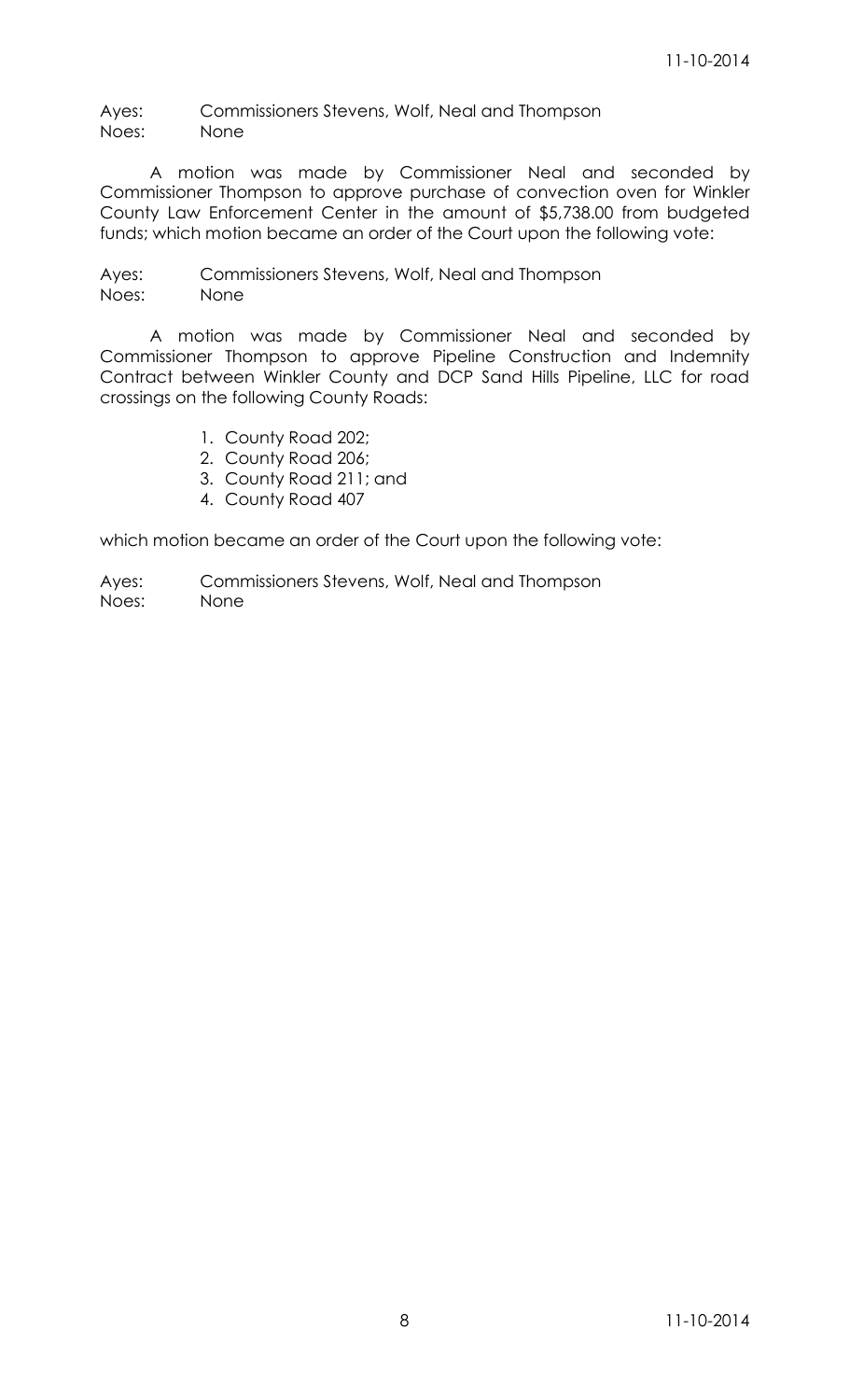# Coun<u>ty Ro</u>ad Number 202<br>Pre<u>sinct Number</u> 2 PIPELINE CONSTRUCTION<br>AND<br>INDEMNITY CONTRACT **State of Texas**<br>County of Winkler Cunes now Wallts County Commoveres): Loon, by not though The Hannable Bonain<br>Leek, County Judge, and DCP Seed Hilly Fordinan, LLC - Applicate, which mates they all<br>curricul protoing the modificion of a LP Statent Cast Lie The parties to this Agenement are Wielder County, Teast and IRCP Sand Hills Pipeline, LCC, Wardt County agrees to great DCP Sand Hills explored LTC and the experience of the Sand County agrees to great DCP Sand Hills Pipe  $l$ . CONDITIONS C<u>ONOFITONS</u><br>
COMPIONS (CONTINUES) 2 Earths in the transmitted at the filling results of the control of the control of the filling results of the filling results of the filling results of the control of the filling result A Applicant plug is even that may consider the responsibility of the state of the state of the state of the state of the state of the state of the state of the space of the state of the state of the state of the state of

كالمسامين المواركات المواردة والمرتبة التبا

### Conner Boad Number 202<br>Precinct Number 2

- 5. LIABILITY AND INDEWSITY
- Following the matrix of the same of the same of the same of the same of the same of the same of the same of the same of the same of the same of the same of the same of the same of the same of the same of the same of the s 6. ASSIGNMENT
- **Phone EMV** shall be<br>sign of that for the Auto-common of the tights are goingly appear to<br>the Polytoperal control of the restrict of the restrict of the standard<br>control of the compact of the common of the restrict of and
- Someon that spontants are presented to provid the parameter of dark and the measurement of the sphere, and the presented to provide the sphere of the sphere of the sphere of the sphere of the sphere of the sphere of the s
- The William Hills Pierdine, L.L.C. fierces expression condemnity and state interview of the Context Interview of the Context Context Context Context Context Context Context Context Context Context Context Context Context C
- (f. Be Courty, in the entimativent of any part of this Agreement) shall near matchine<br>expectes on forcino, and good to pay interactive for our count outs, DIC Sand Hitle<br>Pipelline, This appear in terminour, the County for
- the matrix of the state Hills Pipelines (2.4) when the control in the state of the state Hills Pipelines (2.4) with the pay disc temps within the state of the properties of the matrix of the state of the state of the stat
- 12. The pain os agree that the venue for any deave of action filled by entative or involve the subject motive the

.<br>Roc B is



### County Road Number 207<br>Previous Number 2

- E. Applicant stock as a set is successfully practice. The<br>mean (Namilar) Republicant's work in the crosses are it is inserted<br>by practice in the conduction of the properties of the conduction of<br> $\mathcal{P}$  and the conductio
- 
- -
- 

#### 3. REMEDY ON DEFACT T

 $\kappa_{\rm eff}$  is the  $\kappa$ 

- When the core of definitions Applicant in company on my of the processors of the line core of definitions Applicant in company of the processors defined in the specific core of the specific core of the core of the core of
- Probable costs and experiments incurred by Winder County in terms from gas distance.<br>We these recordings of the manneaver of the Winder County that the space of the space<br>Applement of the county of the space of the space
- $\pm$  **ELBTHER WORK** 
	-
	-
	-
	- **ADMINE THE CONSULTANT CONSULTER CONSULTS AND ASSESS TO A REPORT OF A REPORT OF A REPORT OF A REPORT OF A REPORT OF A REPORT OF A REPORT OF A REPORT OF A REPORT OF A REPORT OF A REPORT OF A REPORT OF A REPORT OF A REPORT**

<u>المستحدد المتحدة المستحد</u>ة المحمدة المسا

### Coursey Road Number 202<br>Precinct Number 2

 $P_{\text{max}}$  2

NGNED AND ENTERED INTO 10 the Ge  $\frac{1}{\sqrt{2}}$  day of  $\frac{1}{\sqrt{2}}$   $\frac{1}{4}$  day of  $\frac{1}{4}$  .  $\frac{1}{4}$  with LER COUNTY

 $\stackrel{\rm{B}_3}{=} \frac{\frac{1}{\rm{Boinric~Leck}} - \frac{1}{\rm{Boinric~Leck}}}{\rm{Win\,ker~Country~Judge}}$ 

DCP Said Bills Pipeline, T.L.C.

 $\begin{array}{|l|l|} \hline \textbf{R} & \textbf{R} & \textbf{R} & \textbf{R} \\ \hline \textbf{F} & \textbf{R} & \textbf{R} & \textbf{R} \\ \hline \textbf{F} & \textbf{R} & \textbf{R} & \textbf{R} \\ \hline \textbf{R} & \textbf{R} & \textbf{R} & \textbf{R} \\ \hline \textbf{R} & \textbf{R} & \textbf{R} & \textbf{R} \\ \hline \textbf{R} & \textbf{R} & \textbf{R} & \textbf{R} \\ \hline \textbf{R} & \textbf{R} & \textbf{R}$ 

**CONFRACTOR:** 

By Principles Same ( $\frac{1600 \text{ V} \cdot \text{F}}{1600 \text{ V} \cdot \text{m}^2}$ )<br>
Principles ( $\frac{1600 \text{ V} \cdot \text{m}^2}{1600 \text{ V} \cdot \text{m}^2}$ )<br>
And the state ( $\frac{1600 \text{ V} \cdot \text{m}^2}{1600 \text{ V} \cdot \text{m}^2}$ )<br>  $\frac{1600 \text{ V} \cdot \text{m}^2}{1600 \text{ V} \cdot \text{m$ 

 $\hat{\theta}_{\rm CMB}$  and  $\hat{\theta}_{\rm CMB}$ 

.<br>Ngjarje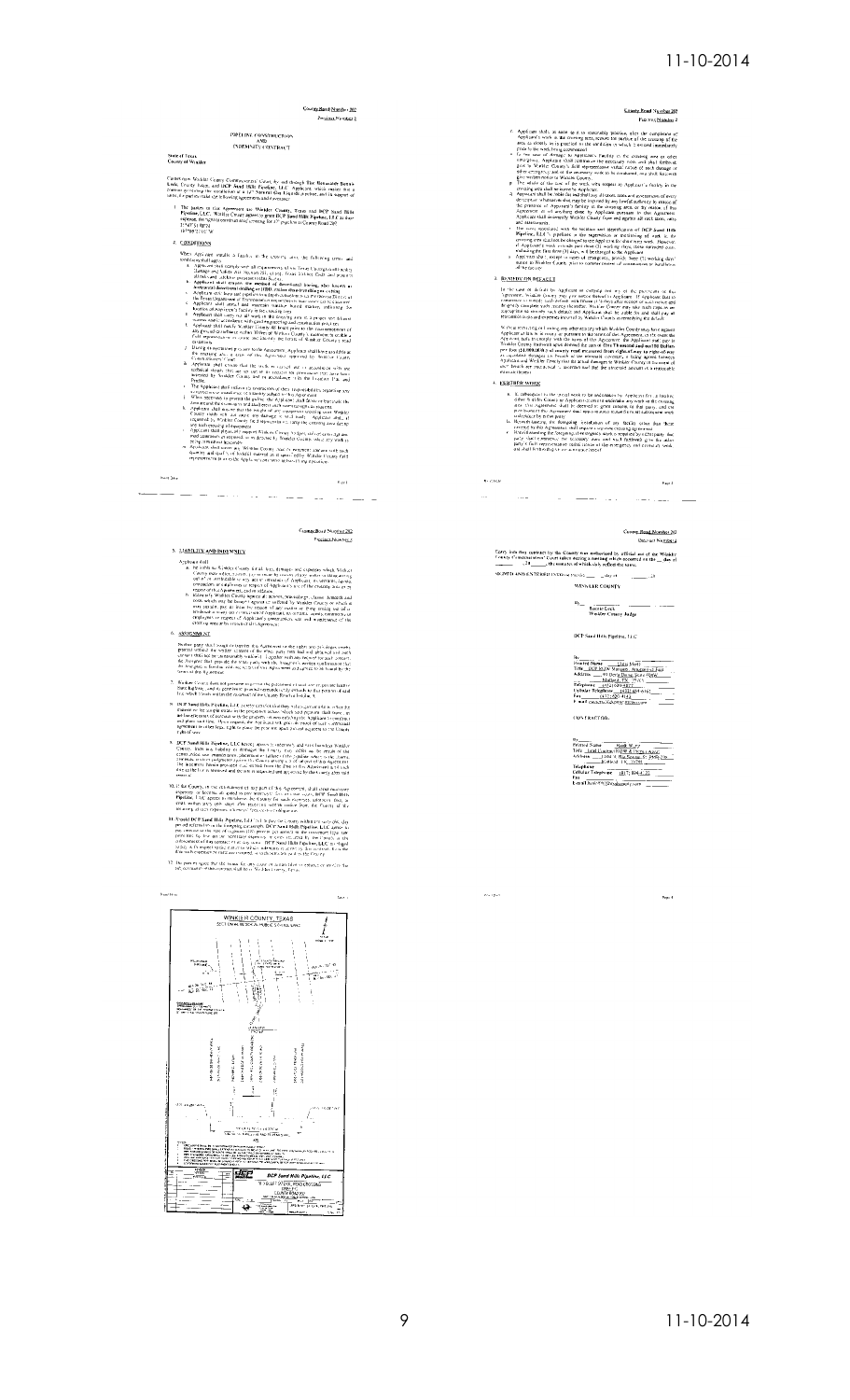

 $\label{eq:20} \begin{minipage}[t]{0.9\textwidth} \begin{tabular}{p{0.85\textwidth}} \hline \textbf{X} & \textbf{X} & \textbf{X} & \textbf{X} & \textbf{X} & \textbf{X} & \textbf{X} & \textbf{X} & \textbf{X} & \textbf{X} & \textbf{X} & \textbf{X} & \textbf{X} & \textbf{X} \\ \hline \textbf{X} & \textbf{X} & \textbf{X} & \textbf{X} & \textbf{X} & \textbf{X} & \textbf{X} & \textbf{X} & \textbf{X} & \textbf{X} & \textbf{X}$ 

san for a

- remis of was agreement.<br>Whaller County, Bose not program to permit the placement of suid-line on projets and or<br>State Lignway, and its permission granted betermine unty extends to buy passent of said.<br>The which travels wit
- K. DCP Sand Hills Papeline, LCC here we conclus that they less shown<br>that the initial of the stress of the transportation some studied by the<br>place and a property that the property spectra stress of the transportation of<br>
- $\mathbf{r}(t)$ 1 st was Hill Papeline, LLC sends agree to informer, and are humbles Wiskler (Controlled Table 2004) and the controlled Table 2004 (Controlled Table 2004) and the controlled Table 2004 (Controlled Table 2004) an
- cross of the context of the method of the symmetry and a symmetry when the context of the context of the context of the context of the context of the context of the context of the context of the context of the context of
- 
- The factors agree that the series for any cases of action filed in enforce in latitize the subject material filing correct cyntate in Winkies County, Texas



 $\begin{tabular}{|c|c|c|c|} \hline B1 & $B_{11}$ & $C_{11}$ & $C_{11}$ & $C_{12}$ & $C_{12}$ & $C_{13}$ & $C_{14}$ & $C_{15}$ & $C_{16}$ & $C_{16}$ & $C_{16}$ & $C_{16}$ & $C_{16}$ & $C_{16}$ & $C_{16}$ & $C_{16}$ & $C_{16}$ & $C_{16}$ & $C_{16}$ & $C_{16}$ & $C_{16}$ & $C_{16}$ & $C_{16}$ & $C_{16}$ & $C_{16}$ & $C_{16}$ & $C_{16}$ & $C_{16}$ & $C$ **CONTRACTOR** 

 $\tau_{\rm age}$  .

**Kachin**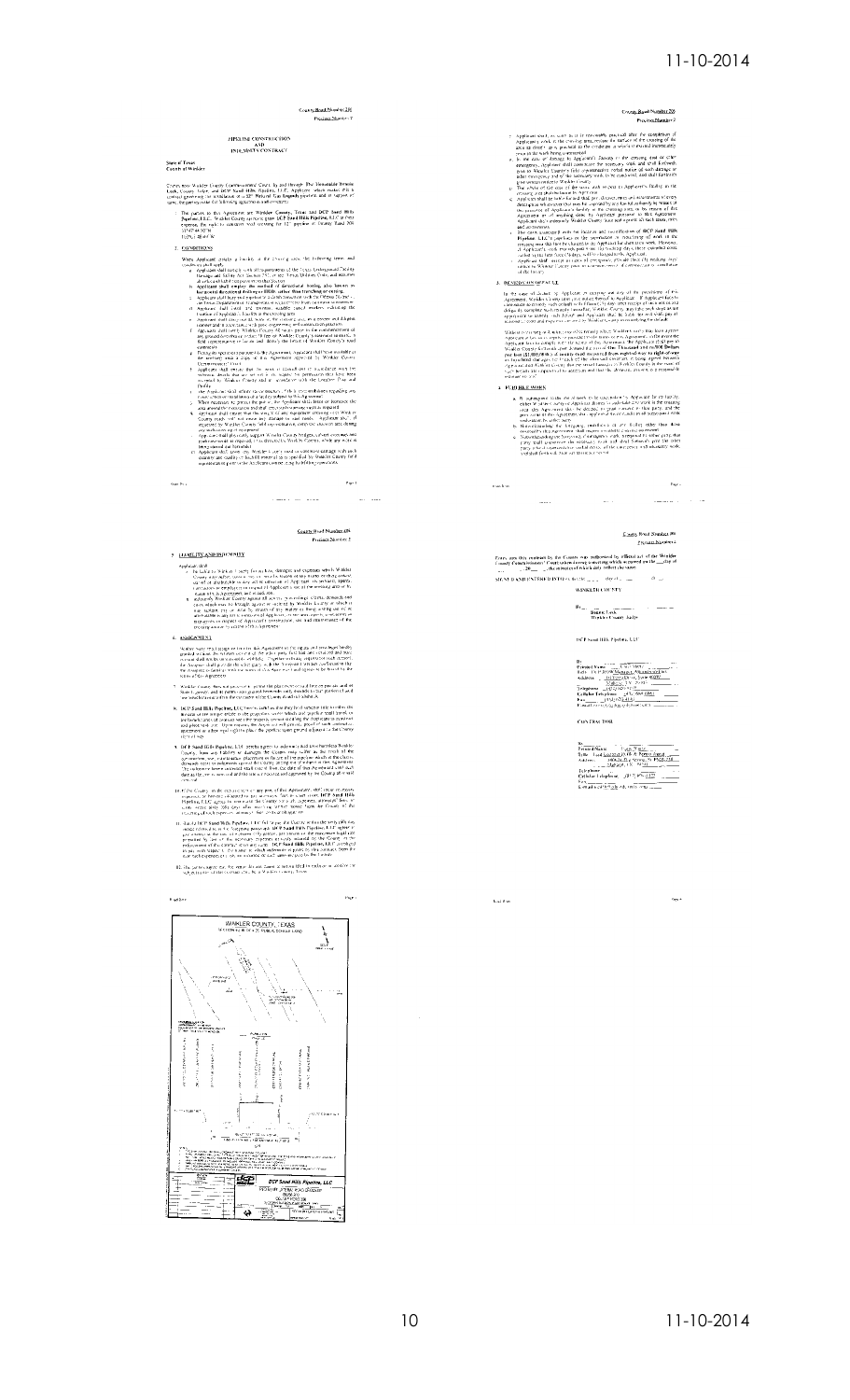### $11 - 10 - 2014$

Caunty Road Nounter 211

Precinci Number 2



(ATTER WATER) (and the state of the state of the matrices by the state of the state of the state of the state of the state of the state of the state of the state of the state of the state of the state of the state of the  $\langle \theta, \eta \rangle$ المار المناسب المدرسة المناسبة المساريخ المناسبة المناسبة المناسبة المناسبة المناسبة المناسبة المناسبة المناسبة

### County Road Number 211<br>Previous Number 2

 $S16.8ED \text{ AND ENTERED INTO on the one.}$ as se $\underline{\dots} \dots \xrightarrow{\sim} \mathbb{R}^{N}$ WINKLER COUNTY

DCP Said Hills Pipeline, LTC

By<br>
Franck Kamer — Head Watter — Head Contract Kayse & Person Aggest<br>
Address — Mart Mark & Person Aggest<br>
Address — Mark Mark & Standard By Head<br>
Contract Persons — Mark & Person Aggest<br>
Contract Persons — Mark & Person<br>

**CONTRACTOR** 

.<br>Kapi fup

 $\mu_{\rm H}$  a

WINKLER COUNTY, TEXAS  $\overline{1}$ usiation<br>Virginia  $\label{eq:1} \frac{\rho_{\rm FWHM}}{\rho_{\rm FWHM}}$ a.  $\frac{1}{2} \int_{0}^{2} d\mathbf{x} \, d\mathbf{x}$ umana para masihiri<br>Sourand Britain Paris Inc. 2<br>Sourand Britain Paris Inc. 2<br>Sourand Britain Paris 2 tanne, hos antican<br>Prima (2008)<br>Prima (2008)<br>Prima (6007) www. **Venoted effectives**  $\frac{1}{2}$ Ť.  $\frac{1}{\sqrt{1-\frac{1}{\sqrt{2}}\frac{1}{\sqrt{2}}\log\frac{1}{\sqrt{2}}\log\frac{1}{\sqrt{2}}\log\frac{1}{\sqrt{2}}\log\frac{1}{\sqrt{2}}\log\frac{1}{\sqrt{2}}\log\frac{1}{\sqrt{2}}}}}{\log\frac{1}{\sqrt{2}}\log\frac{1}{\sqrt{2}}\log\frac{1}{\sqrt{2}}\log\frac{1}{\sqrt{2}}\log\frac{1}{\sqrt{2}}\log\frac{1}{\sqrt{2}}\log\frac{1}{\sqrt{2}}\log\frac{1}{\sqrt{2}}\log\frac{1}{\sqrt{2}}\log\frac{1}{\sqrt$ . Hy 

mps as well filter hypothers. Let the<br>theory are the contractions and the contraction of the contraction<br>contraction of the contraction of the contraction of the contraction<br>contraction and the contraction of the contracti

**REPAIR**<br>
IT CONSIDER CONTINUES INTO THE CONSIDERATION IN EVALUATION CONTINUES.<br>
IT CONSIDERS THE CONSIDER THE CONSIDER CONSIDER A REPAIR OF A CONSIDER THE CONSIDERATION INTO THE CONSIDER CONSIDER THE CONSIDER THE CONSIDE

12. The correst agree that the vesses, for any converted action fried to collect or in we as the collection of this contract shall be a whatter shall be a fixed on the collection of the collection of the collection of the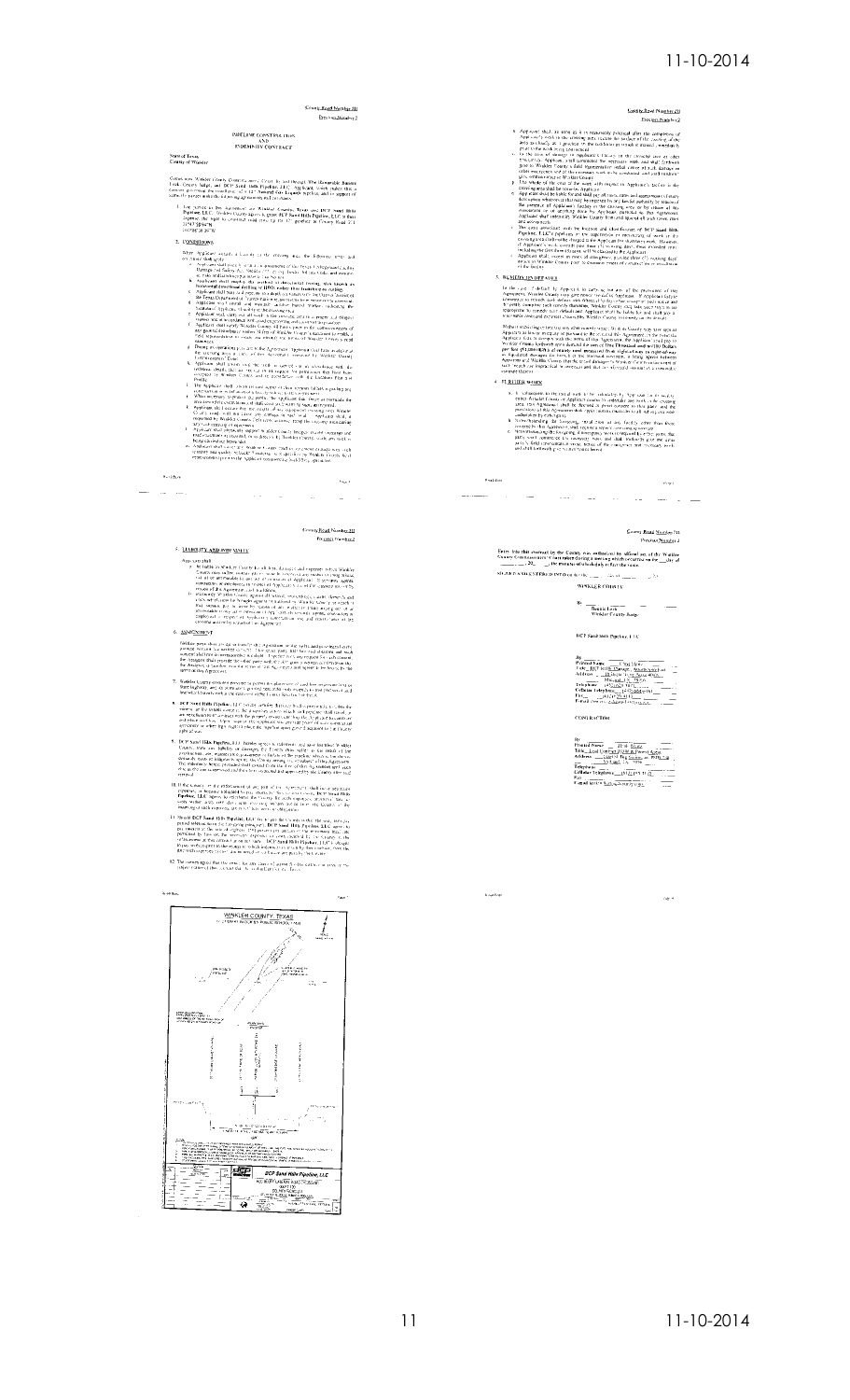### 11-10-2014



A motion was made by Commissioner Stevens and seconded by Commissioner Neal to approve Pipeline Construction and Indemnity Contract

产业 ł. Ł.

 $\begin{split} \mathcal{L}_{\text{GUT}} &= \frac{\Phi^2}{2} \frac{\Phi^2}{\Phi^2} \frac{\partial^2}{\partial \Phi^2} \frac{\partial^2}{\partial \Phi^2} \frac{\partial^2}{\partial \Phi^2} \frac{\partial^2}{\partial \Phi^2} \frac{\partial^2}{\partial \Phi^2} \frac{\partial^2}{\partial \Phi^2} \frac{\partial^2}{\partial \Phi^2} \frac{\partial^2}{\partial \Phi^2} \frac{\partial^2}{\partial \Phi^2} \frac{\partial^2}{\partial \Phi^2} \frac{\partial^2}{\partial \Phi^2} \frac{\partial^2}{\partial \Phi^2} \frac{\partial^2}{\partial \Phi^2$  $\frac{\partial \mathbf{u}}{\partial \mathbf{v}}$  and the state of the state of the state of the state of the state of the state of the state of the state of the state of the state of the state of the state of the state of the state of the state of t

ŀ.

ente<br>Frederic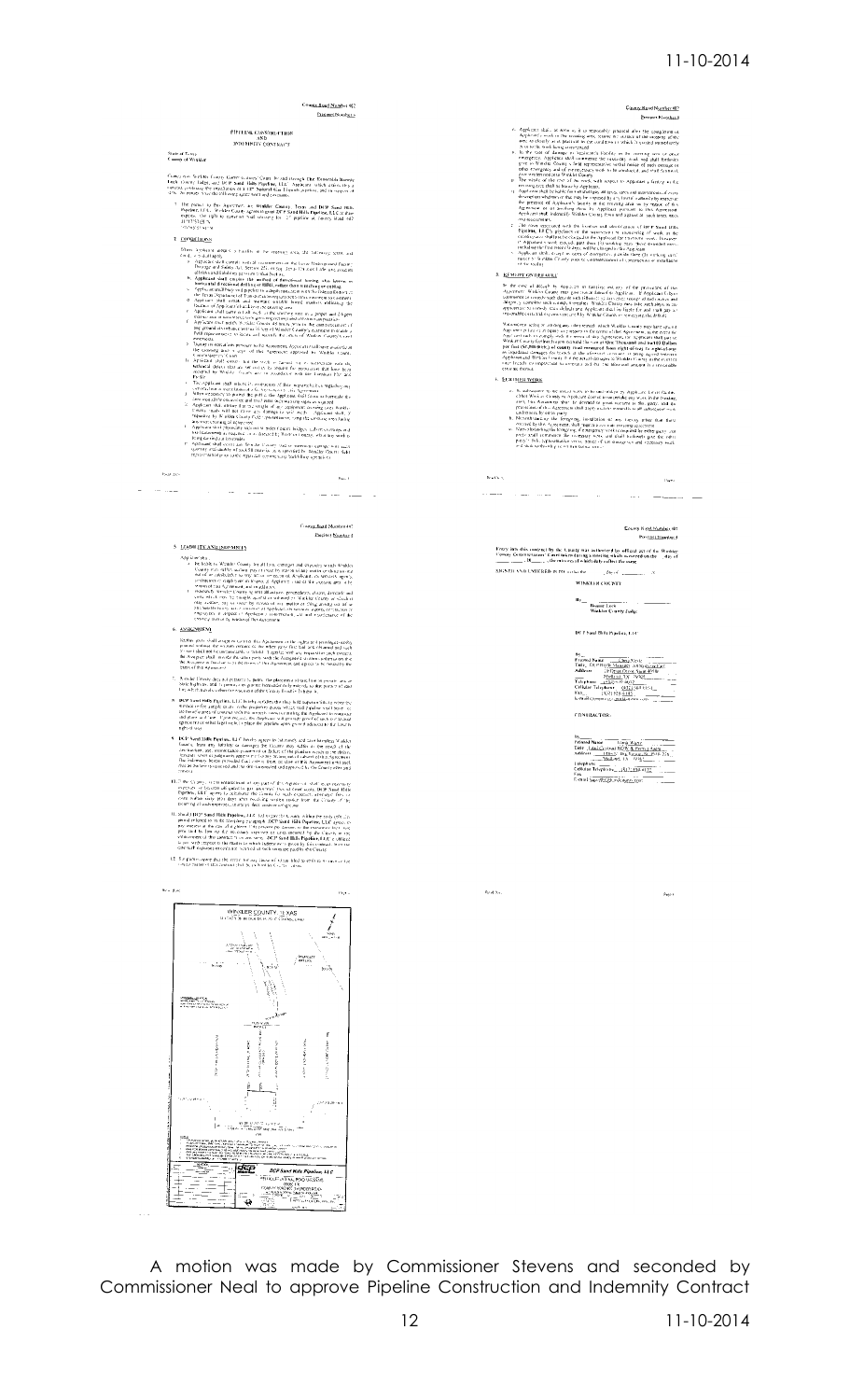between Winkler County and Regency Field Services for the following road crossings:

- 1. County Road 306 4" polyethylene pipe fuel line; and
- 2. County Road 306 10" polyethylene pipe discharge line

which motion became an order of the Court upon the following vote:

| Presince Number 3                                                                                                                                                                                                                                                                                                                                                                                                                                                        | County Road Number 306<br>Precinct Number 3                                                                                                                                                                                                                                                                                                                                                                              |
|--------------------------------------------------------------------------------------------------------------------------------------------------------------------------------------------------------------------------------------------------------------------------------------------------------------------------------------------------------------------------------------------------------------------------------------------------------------------------|--------------------------------------------------------------------------------------------------------------------------------------------------------------------------------------------------------------------------------------------------------------------------------------------------------------------------------------------------------------------------------------------------------------------------|
|                                                                                                                                                                                                                                                                                                                                                                                                                                                                          | 6. Applicant shall presidatly support Winkler County bridges, calvert existings and<br>mail casements in required, or as derived by Winkler County, while any work is                                                                                                                                                                                                                                                    |
| PIPELINE CONSTRUCTION<br>AND.                                                                                                                                                                                                                                                                                                                                                                                                                                            | being carried out here miler.                                                                                                                                                                                                                                                                                                                                                                                            |
| <b>INDENSITY CONTRACT</b>                                                                                                                                                                                                                                                                                                                                                                                                                                                | F. Applicant Aul, cover any Winkler County toud or extrement domage with such<br>quantity and quality of backful remarcal as is specified by Winkler County field                                                                                                                                                                                                                                                        |
| Mate of Texas<br><b>County of Wunkler</b>                                                                                                                                                                                                                                                                                                                                                                                                                                | representative prior to the Applicant commenting look filling operations.<br>Applicant shall, as mon-as-it is reasonably practical after the completion of<br>Applicant's work in the covising and, restore the surface of the crossing of the<br>area at closely as is prectical to the condition in which it existed intoordistely                                                                                     |
| Conces now Wankler County Commissioners. Court, by and through The Honorable Bonnie<br>Leck, County Judge, and Regency Field Services LLC, Applicant, which makes this a contract<br>povering the installation of a 4" polyethylene pipe fuel line pipeline, and in support of state.                                                                                                                                                                                    | prior to the work being commerced.<br>be the case of duninge to Applicant's Facility in the crossing area or other                                                                                                                                                                                                                                                                                                       |
| the part of make the reflowing agreements and coverants<br>The parties to this Agreement are Winkler County. Texas and Regeavy Field Services                                                                                                                                                                                                                                                                                                                            | en-espendis, App cart shall onemerica the necessary work and shall forthwish give to Winkler County's field representative virtual visities of such diamage or<br>other emergency and of the nemocity work to be conducted, and shall forthwide<br>give written nuclears. Winkler County                                                                                                                                 |
| ELC. Winkler County agrees to grint Begeney Field Services LLC of their expense, the<br>right to construct road crossing for 4" polyethylene pape forf line in 6" steel caung at                                                                                                                                                                                                                                                                                         | The whole of the cost of the work with respect to Applicant's facility in the<br>×.<br>crossing area shall be borne to Applicant                                                                                                                                                                                                                                                                                         |
| County Read 306<br>31943148-7961%                                                                                                                                                                                                                                                                                                                                                                                                                                        | Applicant shall be liable for and shall pay all taxes, rates and assessments of every<br>I.<br>description whatsoever that may be amended by any lawful authority by reason of<br>the parsence of Applicant's further in the crossing away or by reason of this                                                                                                                                                          |
| 10 PDF20 556°W<br>2. CONDITIONS                                                                                                                                                                                                                                                                                                                                                                                                                                          | Agreement or of anything done by Applicant porsulate to this Agreement<br>Applicant shall in Jernari, Widsier County from and against all such takes, rates                                                                                                                                                                                                                                                              |
| When Applicant installs a l'acility in the crossing area, the following terms and                                                                                                                                                                                                                                                                                                                                                                                        | and ossessments,<br>The costs associated with the location and identification of Regency Field<br>Services LLC's preclime or the supercoson of memoring of work in the                                                                                                                                                                                                                                                   |
| conditions shall acids<br>a. Applicant staff comply with all requirements of the Grand Linde ground insidity<br>Damage and Safety Act, Section 231, et ing. Cosas Utilities Code, and assumes                                                                                                                                                                                                                                                                            | co-stung uses shall not be charged to the Applicant for short too uwork. However,<br>"! Applicant's work extends past three (5) working days, these extended prots.                                                                                                                                                                                                                                                      |
| all fisht and cabilities protozoch nationals.<br>Applicant shall employ the method of directional boring, also known as<br>h.                                                                                                                                                                                                                                                                                                                                            | including the fast three (3) days, will be grasted in the Applicant.<br>Applicant shall, except in cases of emergency, provide three (3) working days!<br>million to Winkler County pour to commencement of construction or sostallation.                                                                                                                                                                                |
| berreastal directional drilling or HDD, rather than treaching or cutting.<br>c. Applicant shall use only bure pipe or cased pipe. All pulsethylene pipe shall<br>he cased.                                                                                                                                                                                                                                                                                               | of the faculty                                                                                                                                                                                                                                                                                                                                                                                                           |
| d. The hore shall be un less than four feet $(\mathbf{t}^i)$ from the road on each side.<br>2. Applicant shall been raid pipchic to a depth consistent with the Cdestia Districting                                                                                                                                                                                                                                                                                      | 3 REMEDY ON DEFAULT                                                                                                                                                                                                                                                                                                                                                                                                      |
| the Texas Department of Transportation requirements from ensement to easement<br>Applicant shall install and maintain suitable somed markers including the location of Applicant Chaeling in the anisometries                                                                                                                                                                                                                                                            | in the case of collault by Applicant in comping our aim of the provisions or mis-<br>Agreement, Winkle, County, any give notice division to Applicant. If Applicant failure.<br>Continence to remedy right deligate with litterary (15) does after receipt of such notice and<br>diligently complete some remedy thereaft                                                                                                |
| g. Applation shall carry out all work in the coasting area in a preper and diligent<br>in innium and in accordance with guid equivering and construction practices.<br>In Applicant shall notify W selectCounty 48 bond prior to the commencement of                                                                                                                                                                                                                     | oppropriate to remedy such default and Applicant shall be liable for and shall may all                                                                                                                                                                                                                                                                                                                                   |
| any ground distarbance within 30 feet of Winkler County's easement to enable a<br>field representative to neare and identity the frents of Winkler County's mad-                                                                                                                                                                                                                                                                                                         | reasonable costs, me experiant usamed by Werkser County in remedying the detail<br>Walsout restricting or laristing any clear remedy which Winkler County may have against                                                                                                                                                                                                                                               |
| casements.<br>During as operations parsuant to the Agree Bent, Applicant shall have available at                                                                                                                                                                                                                                                                                                                                                                         | Applicant at law in in equity or present to the terms of this Agreement, in the event the<br>Applicant fails to comply with the terms of this Agreement, the Applicant shall pay to<br>Winkler Causey forthwith upon derrund the sam of One Thousand and norton Dottars                                                                                                                                                  |
| are crossing area a copy of this Aproximate approved by Walkler County County<br>Applicant chall enoure that the work is carried out in accordance with the                                                                                                                                                                                                                                                                                                              | White sometimes profits on the state of the affected frequency contains the state of the property and the state of the affected frequency of the state of the affected containing and the state of the state of the affected c                                                                                                                                                                                           |
| technical details that air set not in its request for permissions that have been accepted by Winkler County and in accordance with the Location Plan and                                                                                                                                                                                                                                                                                                                 | such breach are impractical to ascertion and they the aforesaid amount is a reasonable<br>corporate Cressor                                                                                                                                                                                                                                                                                                              |
| F. The Applicant shall inform its contractors of their responsibilities coparding any<br>construction or installator of a factory subject to this Agreement.                                                                                                                                                                                                                                                                                                             | <b>C. FURTHER WORK</b>                                                                                                                                                                                                                                                                                                                                                                                                   |
| 1. Prior to commencement of any work, Applicant shall provide to Winkler<br>County the required 1-800-DIG-1ESS form.<br>When reservoirs to protect the public, the reproduct shall leade in barricade the                                                                                                                                                                                                                                                                | a. 15 subsequent to the initial work to be setuentiken by Applicant for its facility,<br>deber Winkler Granty or Applicant devices to sindertake any work in the crossing                                                                                                                                                                                                                                                |
| area amunil the excavation and shall erect such warning lining as required.<br>6. Applicant shall existed that the weight of any equipment crossing over Woman                                                                                                                                                                                                                                                                                                           | arric, this Agreement shall be deemed to grant conseta to that party, and the<br>provisions of this Agreement shall apply accom- matandolity all subsequent with<br>indertaken by exfect party                                                                                                                                                                                                                           |
| County roads will not cause any damage to said roads. Applicant shall, if<br>requested by Winkler County Celd representative, camp the crossing area during<br>promotives by salvatorial and                                                                                                                                                                                                                                                                             | In Notworkstanding inc. foregoing installation of any factity other than those<br>colored by this Agreement, shall require a ceparate crossing agreement                                                                                                                                                                                                                                                                 |
| Basic Bars (free root Supremnation 2014).<br>Page 1                                                                                                                                                                                                                                                                                                                                                                                                                      | final Nice (Renning Scientist of 2014)<br>Page 2                                                                                                                                                                                                                                                                                                                                                                         |
|                                                                                                                                                                                                                                                                                                                                                                                                                                                                          | $\cdots$<br>$\overline{\phantom{a}}$                                                                                                                                                                                                                                                                                                                                                                                     |
| <b>County Read Number 306</b>                                                                                                                                                                                                                                                                                                                                                                                                                                            |                                                                                                                                                                                                                                                                                                                                                                                                                          |
| Presinct Namlies 3                                                                                                                                                                                                                                                                                                                                                                                                                                                       | County Road Number 105<br>Precinct Number 1                                                                                                                                                                                                                                                                                                                                                                              |
| e. Not substanding the foregoing, it imergency would researced by virtue party that party about consinered the interesting work and shall continually give use other<br>party's field representative verbal observes the cerengency and receivaly work,<br>and shall highwith give worknown hereof.                                                                                                                                                                      | schreet matter of this contract shall be at Winker County, Texas                                                                                                                                                                                                                                                                                                                                                         |
| 5. LIABILITY AND INDEMNITY                                                                                                                                                                                                                                                                                                                                                                                                                                               |                                                                                                                                                                                                                                                                                                                                                                                                                          |
| Applicate of all<br>to be field a Wigkler County for all bus stainages and expenses which Winkler                                                                                                                                                                                                                                                                                                                                                                        | of November , 2014, the minutes of which daly reflect the same                                                                                                                                                                                                                                                                                                                                                           |
| County may suffer sexting, say or more by resson of any matter or thing around county may suffer sexting, say or more research of Applicant, its servants agents,<br>someterious se un pluyers in capitel of Applicant's use of the crossing aim or by                                                                                                                                                                                                                   | SIGNED AND ENTERED INTO or day by the cay of November, 2014.<br>WINKLER CHENTY                                                                                                                                                                                                                                                                                                                                           |
| resset of this Agreement, and in addition,<br>3. Indentify Winkler County against all actions, proceedings, claims, opinions and                                                                                                                                                                                                                                                                                                                                         | B <sub>2</sub>                                                                                                                                                                                                                                                                                                                                                                                                           |
| cover which may be brought against or suffered by Wirk or County or which in<br>1985, surface, pay on mean by remove of any matter or ding was no and of or minimum surface, pay on mean by remove of any matter or ding was no a<br>employees in respect of Applicant's construction, use and impropriance of the                                                                                                                                                       | <b>Bonnie Lack</b><br>Winkler County Judge                                                                                                                                                                                                                                                                                                                                                                               |
| crossing area. « by rezoni of this Agreement<br>6. ASSIGNMENT                                                                                                                                                                                                                                                                                                                                                                                                            | REGENCY FIFLD SERVICES LLC                                                                                                                                                                                                                                                                                                                                                                                               |
|                                                                                                                                                                                                                                                                                                                                                                                                                                                                          |                                                                                                                                                                                                                                                                                                                                                                                                                          |
|                                                                                                                                                                                                                                                                                                                                                                                                                                                                          |                                                                                                                                                                                                                                                                                                                                                                                                                          |
| Notice party shall also gives transfer that Agree inside the rights and proving<br>to a strong of the state that sometime in the other party is all and obtained and was<br>the frequency of the state of the state of the state of<br>terms of this Apreement                                                                                                                                                                                                           | 12. The parties agree that gre-venue for any equipment attion filed to callume or involve the<br>Entry into this contract by the County was authorized by official act of the Winkler<br>ounty Commissioners' Court taken during a meeting which accurred on the 10th day<br>The Regency Gas Services LP, its submember<br>By: Regency Gas Services LP, its submember<br><b>Tax Ford</b><br><b>Printed Name</b><br>Title |
| Weekler County does not presume to permutike placement of said terribe provets land or<br>State highway, and its permission gentled hereunder only extends to that portion of said<br>land which is avelabeled                                                                                                                                                                                                                                                           | . Diesser Land & Rudson Way<br>Address                                                                                                                                                                                                                                                                                                                                                                                   |
| the comment of the County Road in Fighthical                                                                                                                                                                                                                                                                                                                                                                                                                             | Tricphone<br>$-$<br>Cellular Telephone<br>5.85                                                                                                                                                                                                                                                                                                                                                                           |
| 8. Regrass lifeld Services LLC hosety certalists this they held superior talk to ratter the<br>mocrat or fer some elevant in the prepender action watch and precline shall maye" un<br>are beneficiaries of contract with the groppity owners earlifting the Applicant to construct<br>and place and line. Using request, the Applicant will provide proof of such contractual<br>agreement of other tegal right to place the profiles upon cound adjacent to the County | <b>ARROW LAND GROUP LEC</b>                                                                                                                                                                                                                                                                                                                                                                                              |
| right of way                                                                                                                                                                                                                                                                                                                                                                                                                                                             | в.                                                                                                                                                                                                                                                                                                                                                                                                                       |
| 9. Rigency Field Services LLC hereby agrees to interimity and save harmless Winkler<br>from any subdits or danages the County may suffer as the result of the<br>coletration, too, maintenance, placement of latine of the pipeline which is the claims,                                                                                                                                                                                                                 | Printed Name Emply Gody<br>Litle ROW Manager, Arrow Land Group, LLC                                                                                                                                                                                                                                                                                                                                                      |
| domands, come dr., adjusted's against the County arising out of collect of this Agreement<br>The indemnity herein provided that instead tions the date of this Agreement until such                                                                                                                                                                                                                                                                                      |                                                                                                                                                                                                                                                                                                                                                                                                                          |
| date as the line, is removed and the vite is inspected and approved by the County after suit                                                                                                                                                                                                                                                                                                                                                                             | 1 ate, g ON (A <u>rticus)</u><br>Address 2, 2016<br>Magnatic 12, 2025<br>Address 188, 2025<br>Telephane (388, 2 <u>02.1819 <sub>120</sub>1.2025</u> )<br>Telephane (388, 2 <u>02.1819 1<sub>20</sub>1.2025)</u><br>Constraint Telephane (483) 210-21 <u>112</u>                                                                                                                                                          |
| 10 If the County, in the entire certent of may put of this Agreement, shall occurrence<br>straight or become obligated to prigothermys' lices or count users. Regency Field<br>Services LLC agrees to teaching the County for such expenses, moviness' rees, or court<br>with a sexty reflictings after receiving written notice from the county of the incurring of                                                                                                     | Fax: (88) 45-138<br>$\sim$ $  \sim$                                                                                                                                                                                                                                                                                                                                                                                      |
| such expenses, alwaneys' fees, costs or neligibilities.<br>11 Situad Regenry Field Services LLC full ta pay too County within the airty (60) day                                                                                                                                                                                                                                                                                                                         |                                                                                                                                                                                                                                                                                                                                                                                                                          |
| period inferred to in the foregoing paragraph. Regency Field Services LLC agrees to pay<br>within all the rate of righteen (18) prices per summ or the maximum legal face<br>paintified by law on the necessary expenses in struts incurred by the County in the<br>millet emert of the contract or entires some. Regency Field Services LLC is obtained to<br>pay with respect to the matter this high and last analy is given by this confract. Irom the date          |                                                                                                                                                                                                                                                                                                                                                                                                                          |
| gall, expenses on costs are incared, or such standard paid by the County<br>er of ther (Resolut September 27, 26, 4).                                                                                                                                                                                                                                                                                                                                                    | Rend from required hopested 12, 2014                                                                                                                                                                                                                                                                                                                                                                                     |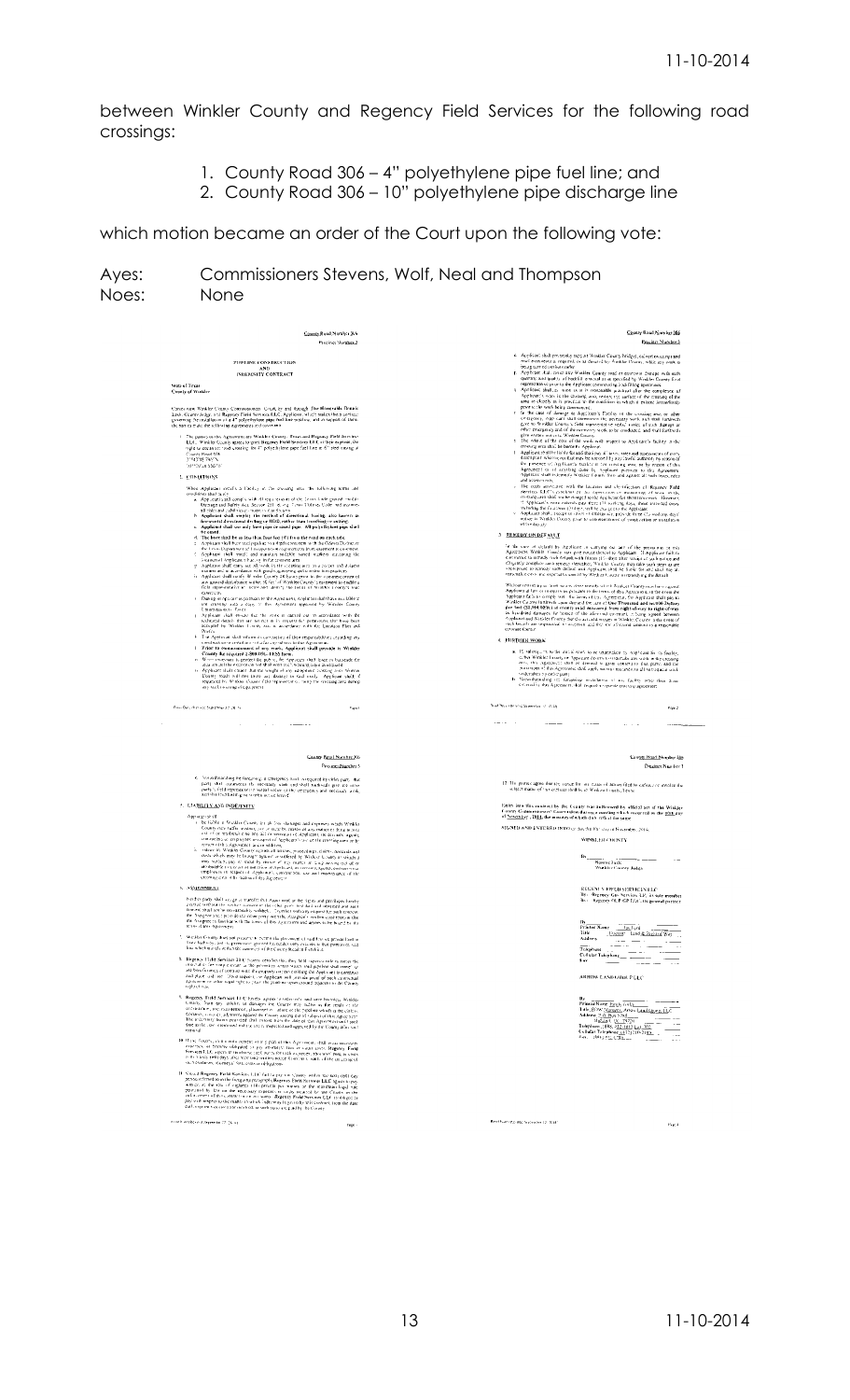

County Road Number 886<br>President Number 3

## PIPELISE CONSTRUCTION<br>AND<br>INDEMNITY CONTRACT

State of Texas<br>County of Winkler

Comes pow. Washier Country Contentionalisms. Court by and through The Hammelike Boassie<br>Leek, Country Lights and Respons Field Services Late?, Speciester, worth makes their anomatics<br>givening the installation of a 10° priv

Live prints to this Appennion are Womble County, Texas and Regiony Find Services<br>The content county appreciate to prace Regime Predi Services (LCC) at their regions<br>that so county the county of the state of the service of

2. CONDITIONS

- 
- 
- 
- 
- 
- 
- 
- 
- 
- 
- Continuously<br>as a fixed of the curve and absorption of the continuously comes and<br> $\langle$  Continuously comes and absorption in the curve and absorption of the<br>state of the continuous comes and the curve of the state of the c
	-

#### $\omega_{\rm{max}}$  $\omega_{\rm{max}}$  $\sim$

### Con<u>nty Road Number 306</u><br>Precinct Number 3

e. Notwithstanding the toregoing, if overgency work is required by elthiop play, that is compared by the play of the party of the play of the play of the state and the mechanism of the mechanism of the state and the state 5. LIABILITY AND INDEMATY

Read Hart (Revised September 11, 29, 11

 $\ddot{\phantom{0}}$ 

- $\label{eq:20} \begin{split} &\textbf{A}_{\text{P}}[\textbf{a}_{\text{M}}(\textbf{a}_{\text{M}}),\textbf{b}_{\text{M}}(\textbf{a}_{\text{M}}),\textbf{b}_{\text{M}}(\textbf{a}_{\text{M}}))\\ &\textbf{A}_{\text{P}}[\textbf{b}_{\text{M}}(\textbf{a}_{\text{M}}),\textbf{b}_{\text{M}}(\textbf{a}_{\text{M}}),\textbf{b}_{\text{M}}(\textbf{a}_{\text{M}}),\textbf{b}_{\text{M}}(\textbf{a}_{\text{M}}),\textbf{b}_{\text{M}}(\textbf{a}_{\text{M$
- 

**ASSICNMENT** 

-<br>Rinad Dret (Revised Supporter 11, 1014)

- Neither each shall be again to<br>order the Averagean of the spin- and depends a monotonic control of<br>the spin- and shall be a spin-order of the value pairs. Such that the<br> $\alpha$  shall be a strong shall controlled by and<br>the s
- 
- **STRELL US Algorithm (ACCORD ACCORD ACCORD ACCORD ACCORD ACCORD ACCORD ACCORD ACCORD ACCORD ACCORD ACCORD ACCORD ACCORD ACCORD ACCORD ACCORD ACCORD ACCORD ACCORD ACCORD ACCORD ACCORD ACCORD ACCORD ACCORD ACCORD ACCORD ACC**
- *Paper* (a) Ried Services C.LC Extels προστ και επίσκεψα του που και το κατά το προστ του προστ του προστ του προστ του προστ του προστ του προστ του προστ του προστ του προστ του προστ του προστ του προστ του προστ το
- If the County, in the onlinearist of any limit of the Activities), shall organize a company<br>experies, as income obligated to pair unlessing they are county of the figures. Find<br>Seconds LLC series in resultance of County fo
- Should Regional Pield Services LLC, and to put the Chooty volume the start (50) and performance that the properties of the company and the company of the company of the company of the company of the company of the company

# County Road Number 390

- 
- 
- 
- 
- 
- C. Applicant shall physically support Washer County in the gas founty of the same of the same of the same of the same of the same of the same of the same of the same of the same of the same of the same of the same of the

#### 3. REMEDY ON DEFACT T

For example, the properties of the complete set on  $\mathcal{L}_1$  is provided as the complete set of strongly and the complete set of the properties of the complete set of strongly and the complete set of the complete set of t

- <sup>or Dauburt Cout, and carpeter may be the projection of Architecture of the definition of the definition of the state of the state of the state of Architecture of the state of Architecture of the state of Architecture of </sup>
- **C. EURTHER WORK**
- 

 $\theta$  outfloor (Revert September 2014).

 $\tau=1.01$ 

- $K$  (f. 1986)<br>space to the cartal ordel to be anderstated by Applicant for at Dollay, either Moleke Couper, or Applicant distinct considerations, wonders because the coupling of<br>22. In Appropriate that the constant in gra
- Kind Birds Revised September (2, 2014)

 $\label{eq:3} \mathcal{L}^{\mathcal{A}}(\mathcal{A}^{\mathcal{A}}) = \mathcal{L}^{\mathcal{A}}(\mathcal{A}^{\mathcal{A}}) = \mathcal{L}^{\mathcal{A}}(\mathcal{A}^{\mathcal{A}})$  $\sim$  100  $\sim$  100  $\mu$  m.

### Caunty Road Number 306<br>Precinci Number 3

 $\alpha_{\rm 20}$  s

 $\mathbb{Z}_2$ 

12. The parties agree that the venue for any couse of action film to enforce or involve the<br>subject coater of this engineer shall be in Winder County, Levan

Entry into this contract by the County was authorized by official act of the Winkler<br>County Commissioners' Count taken during a meeting which occurred on the limb day<br>of <u>Noveralise</u>, 2014, the minutes of which duly cellec SIGNED AND ENTERED INTO or this the thin day of Neamber, 2014.

#### WINKLER COUNTY

 $By$  $\begin{tabular}{l} \hline\hline\mbox{Romic Lex} & \text{---} & \text{---} & \text{---} \\ \hline \text{Wukler Cauchy } \text{Jauge} & \text{---} & \text{---} & \text{---} \end{tabular}$ 

### REGENCY FIELD SERVICES LLC<br>Bs: Regency Gas Services LP, its sule moulier<br>Bs: Regency OLP GP LLC, its guaeral pattner

ARROW LAND GROUP F.LC.

By Prince News Fronte to the  $\frac{1}{2} \frac{1}{2} \left( \frac{1}{2} \right) \left( \frac{1}{2} \right) \left( \frac{1}{2} \right) \left( \frac{1}{2} \right) \left( \frac{1}{2} \right) \left( \frac{1}{2} \right) \left( \frac{1}{2} \right) \left( \frac{1}{2} \right) \left( \frac{1}{2} \right) \left( \frac{1}{2} \right) \left( \frac{1}{2} \right) \left( \frac{1}{2} \right) \left( \frac{1}{2} \right) \left( \frac{1}{$ 

 $\rho_{\rm{acc}}$  :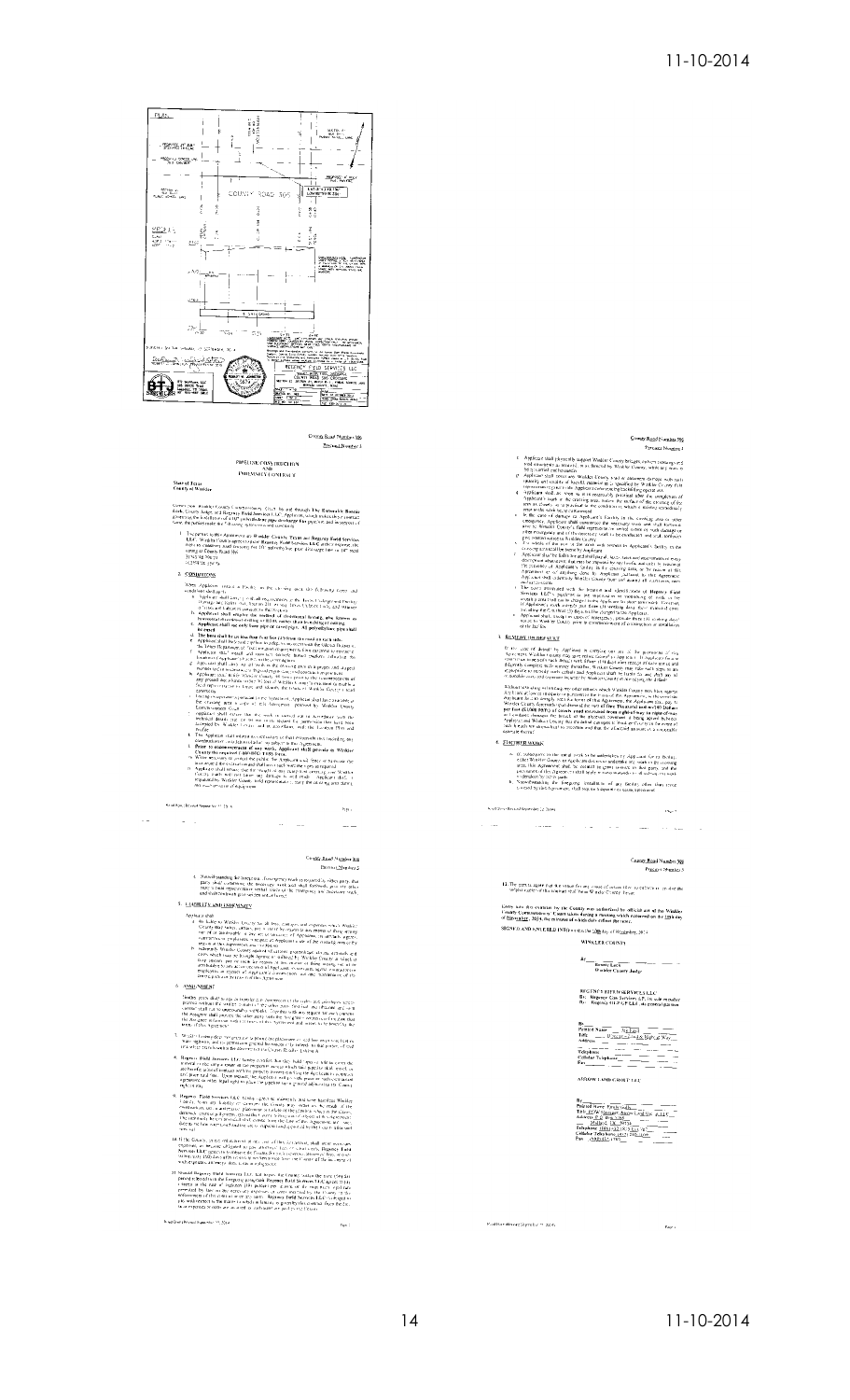### 11-10-2014



A motion was made by Commissioner Thompson and seconded by Commissioner Stevens to approve payment in the amount of \$15,000.00 to Level 5 Architecture for preliminary and schematic design services for Winkler County Rural Health Clinic from committed funds; which motion became an order of the Court upon the following vote: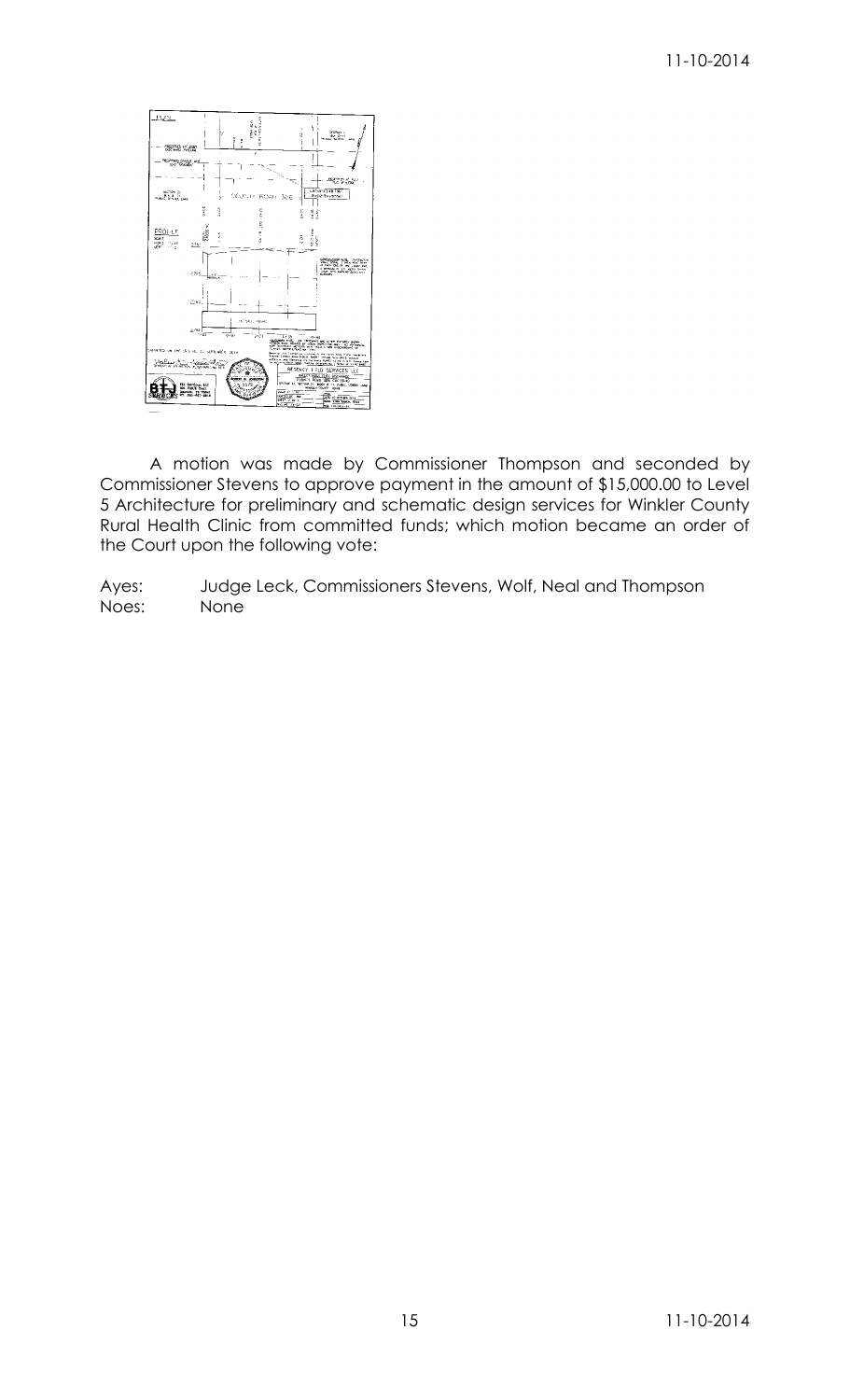apaka - 11-10

Invoice Level 5 Architecture P.O. BOX 1012 Invoice # Date Mansfield, TX 76063  $9/3/2014$ 1340-3 Bill To Winkler County<br>Attn: Bonnie Leck, County Judge<br>P.O. Drawer Y<br>Kemit, TX 79745 Terms Project Winkler Co Health Due on receipt Total % Curr % ltem Description Est Amt Prior Amt Prior % Otv Amount 15.000.00 87.50% 90.000.00 12.50% Comercial Preliminary and Schematic Design 120 000 00 75.00%  $0.125$ **Payments/Credits** \$15,000.00 Total  $$0.00$ **Balance Due** \$15,000.00 지급품 Please Make all Checks Payable to: Level 5 Design Group If you have any questions concerning this involce: please contact us at (817) 842-0212 The Texas Board of Architectural Examiners has jurisdiction over complaints regarding the professional practices of persons registered as architects in the Sate of Texas: Please contact them at Texas Board of Architectural

A motion was made by Commissioner Neal and seconded by Commissioner Thompson to approve payment in the amount of \$200.00 to State Farm Fire and Casualty Company for the following surety bonds from budgeted funds:

Examiners, 333 Guadalupe Street, Suite 2-530, Austin, Texas 78701-3942, (512) 305-9000, www.tbae.state.tx.us 

23435

- 1. Eric DeAnda, Chief Adult and Juvenile Probation Officer, for the term of January 03, 2015 through January 03, 2016 – \$100.00; and
- 2. Barbara Childress, Adult Probation Officer, for the term of January 17, 2015 through January 17, 2016 - \$100.00

which motion became an order of the Court upon the following vote:

Ayes: Commissioners Stevens, Wolf, Neal and Thompson Noes: None

manakisin<br>Kabupatèn K

At 10:00 o'clock A.M., a motion was made by Commissioner Neal and seconded by Commissioner Stevens to award bid for golf cart space at Winkler

12 g a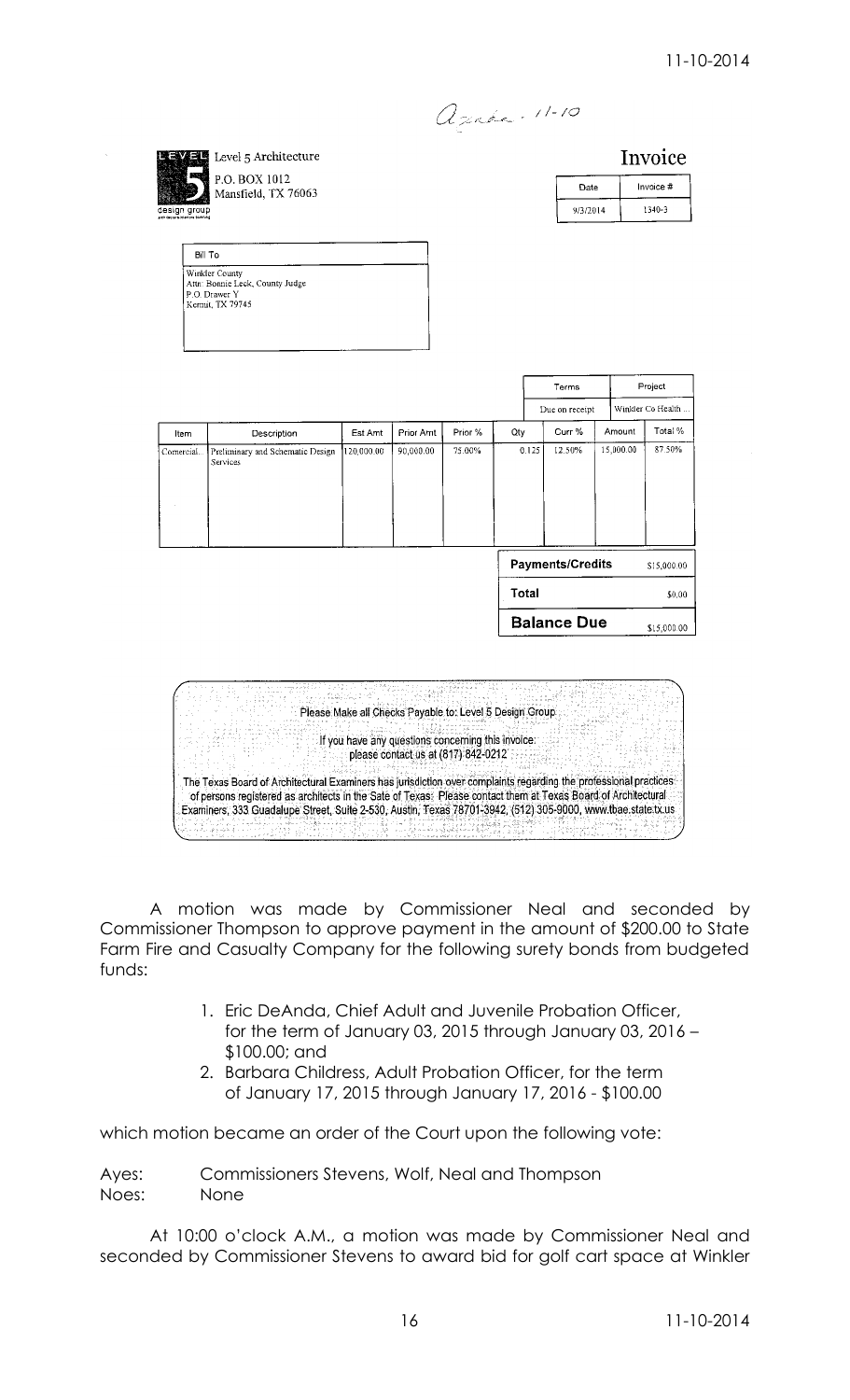County Golf Course to Andy Berzoza in the amount of \$100.00; which motion became an order of the Court upon the following vote:

Ayes: Commissioners Stevens, Wolf, Neal and Thompson Noes: None

There were no park project claims for the Court to consider at this time.

A motion was made by Commissioner Neal and seconded by Commissioner Thompson to approve hospital software project claims against the County and pay as per list of vouchers submitted; which motion became an order of the Court upon the following vote:

Ayes: Commissioners Stevens, Wolf, Neal and Thompson Noes: None

There were no Rural Health Clinic construction claims for the Court to consider at this time.

A motion was made by Commissioner Stevens and seconded by Commissioner Thompson to approve payroll; which motion became an order of the Court upon the following vote:

Ayes: Commissioners Stevens, Wolf, Neal and Thompson Noes: None

A motion was made by Commissioner Neal and seconded by Commissioner Thompson to approve the following line item adjustment(s):

### **WINKLER COUNTY** LINE ITEM ADJUSTMENTS **NOVEMBER 10, 2014**

| <b>SHERIFF</b>                             |                     |          |             |
|--------------------------------------------|---------------------|----------|-------------|
| TRAVEL DEPUTIES                            | 10-404-071 \$497.00 |          |             |
| CONT ED TRAVEL                             | 10-404-070          |          | \$497.00    |
| AMD-CONT ED TRAVEL TO TRAVEL DEPUTIES      |                     |          |             |
|                                            |                     |          |             |
| <b>SHERIFF</b>                             |                     |          |             |
| SALARY JAIL NURSE 10-404-015 \$ 910.00     |                     |          |             |
| SALARY JAIL COOKS                          | 10-404-022          |          | \$910.00    |
| AND-SALARY JAIL COOKS TO SALARY JAIL NURSE |                     |          |             |
|                                            |                     |          |             |
| <b>KERMIT LIBRARY</b>                      |                     |          |             |
| <b>SUPPLIES</b>                            | 10-214-030          | \$500.00 |             |
| MAINTENANCE                                | 10-214-090          |          | \$500.00    |
| MAINTENANCE TO SUPPLIES                    |                     |          |             |
|                                            |                     |          |             |
|                                            |                     |          |             |
| <b>DISTRICT ATTORNEY</b>                   |                     |          |             |
| <b>SUPPLIES</b>                            | 10-226-030          | 1000     |             |
| TRAVFL                                     | 10-226-070          |          | 1000        |
| AMD-TRAVEL TO SUPPLIFS                     |                     |          |             |
|                                            |                     |          |             |
| <b>HUMAN RESOURCES</b>                     |                     |          |             |
| <b>SUPPLIES</b>                            | 10-238-030          | \$100.00 |             |
| TRAVEL                                     | 10-238-070          |          | \$100.00    |
| <b>AMD-TRAVEL TO SUPPLIES</b>              |                     |          |             |
|                                            |                     |          |             |
| <b>COUNTY ATTORNEY</b>                     |                     |          |             |
| <b>SUPPLIES</b>                            | 10-401-030          | \$500.00 |             |
| EQUIPMENT                                  | 10-401-080          |          | Ś<br>500.00 |

which motion became an order of the Court upon the following vote: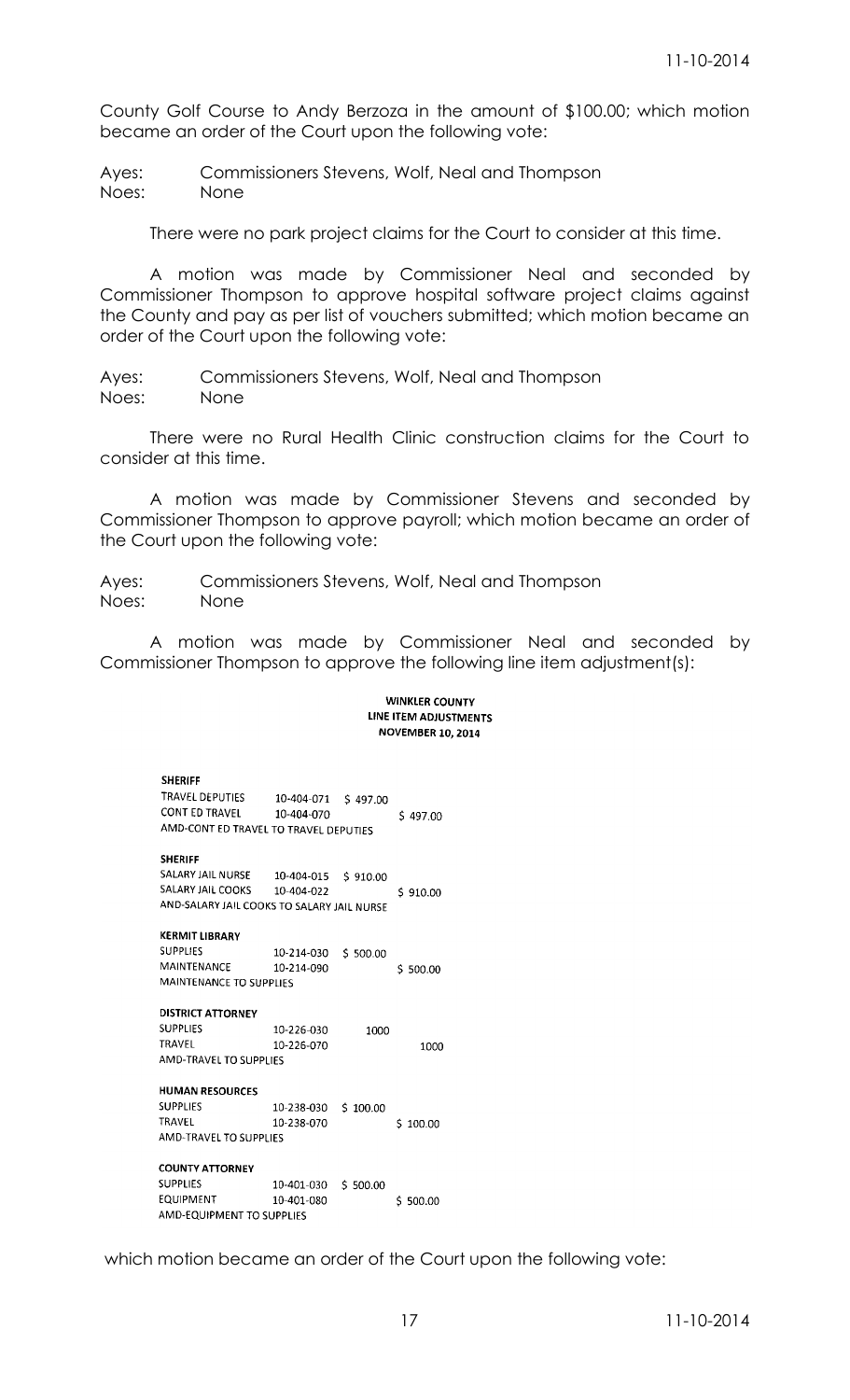Ayes: Commissioners Stevens, Wolf, Neal and Thompson Noes: None

A motion was made by Commissioner Neal and seconded by Commissioner Thompson to approve the following budget amendment(s):

> **WINKLER COUNTY BUDGET AMMENDMENTS NOVEMBER 10, 2014**

| <b>SHERIFF</b>                                             |                          |              |              |  |
|------------------------------------------------------------|--------------------------|--------------|--------------|--|
| <b>EQUIPMENT</b>                                           | 10-404-080 \$            |              | 1,100.00     |  |
| <b>DONATIONS</b>                                           | 10-104-225               | $\mathsf{S}$ | 1,100.00     |  |
| TO RECORD REV & EXP FOR 2 BREATH ALYZERS PAID BY DONATION  |                          |              |              |  |
|                                                            |                          |              |              |  |
| <b>PROBATION</b>                                           |                          |              |              |  |
| <b>INSURANCE</b>                                           | 10-104-230 \$            |              | 7,268.00     |  |
| VEHICLE MAINTENANCE                                        | 10-223-090 \$            |              | 7,268.00     |  |
| TO RECORD REV & EXP FOR REPAIRS TO WRECKED PROBATION TRUCK |                          |              |              |  |
|                                                            |                          |              |              |  |
| <b>HOSPITAL</b>                                            |                          |              |              |  |
| CAPITAL EXPENDITURES                                       | 10-230-080 \$ 41,500.00  |              |              |  |
| TRANSFER IN COMMITTED                                      | 10-104-226 \$ 41,500.00  |              |              |  |
| TO RECORD REV & EXP FOR 100G WATER HEATERS AT HOSPITAL     |                          |              |              |  |
|                                                            |                          |              |              |  |
| <b>HOSPITAL</b>                                            |                          |              |              |  |
| CAPITAL EXPENDITURES                                       | 10-230-080 \$            |              | 15,000.00    |  |
| TRANSFER IN COMMITTED                                      | $10-104-226$ \$          |              | 15,000.00    |  |
| TO RECORD REV & EXP FOR PAYMENT TO ARCHITECT FOR WRHC      |                          |              |              |  |
|                                                            |                          |              |              |  |
| <b>TAX ASSESSOR</b>                                        |                          |              |              |  |
| <b>ADVALOREM TAXES</b>                                     | 10-104-201               | S.           | 10,000.00    |  |
| DELINQUENCY COLLECTOR                                      | 10-405-112 \$            |              | 10,000.00    |  |
| TO FUND DELINQUENCY FEE FOR COLLECTION OF ADV TAXES        |                          |              |              |  |
|                                                            |                          |              |              |  |
| <b>MEMORIAL HOSPITAL</b>                                   |                          |              |              |  |
| <b>HOSPITAL SUPPORT</b>                                    | 10-600-084               |              | \$100,000.00 |  |
| TRANSFER FROM RESERVES                                     | 10-104-226 \$ 100,000.00 |              |              |  |
| TO RECORD REV & EXPENSE FOR HOSPITAL SUPPORT FROM RESERVES |                          |              |              |  |
|                                                            |                          |              |              |  |
| 10-103-072<br>$\mathsf{S}$<br>41,500.00                    |                          |              |              |  |
| 10-103-081<br>\$.                                          | 41,500.00                |              |              |  |
| TO RECORD REV & EXP FOR 100G WATER HEATERS AT HOSPITAL     |                          |              |              |  |
|                                                            |                          |              |              |  |
|                                                            |                          |              |              |  |
| 10-103-066 \$15,000.00                                     |                          |              |              |  |

 $$15,000.00$ <br> $$15,000.00$ <br> $$15,000.00$ 10-103-081 TO RECORD REV & EXP FOR PAYMENT TO ARCHITECT FOR WRHC

which motion became an order of the Court upon the following vote:

Ayes: Commissioners Stevens, Wolf, Neal and Thompson Noes: None

A motion was made by Commissioner Stevens and seconded by Commissioner Thompson to receive the following Monthly Reports from County Officials of fees earned and collected for the month of October, 2014;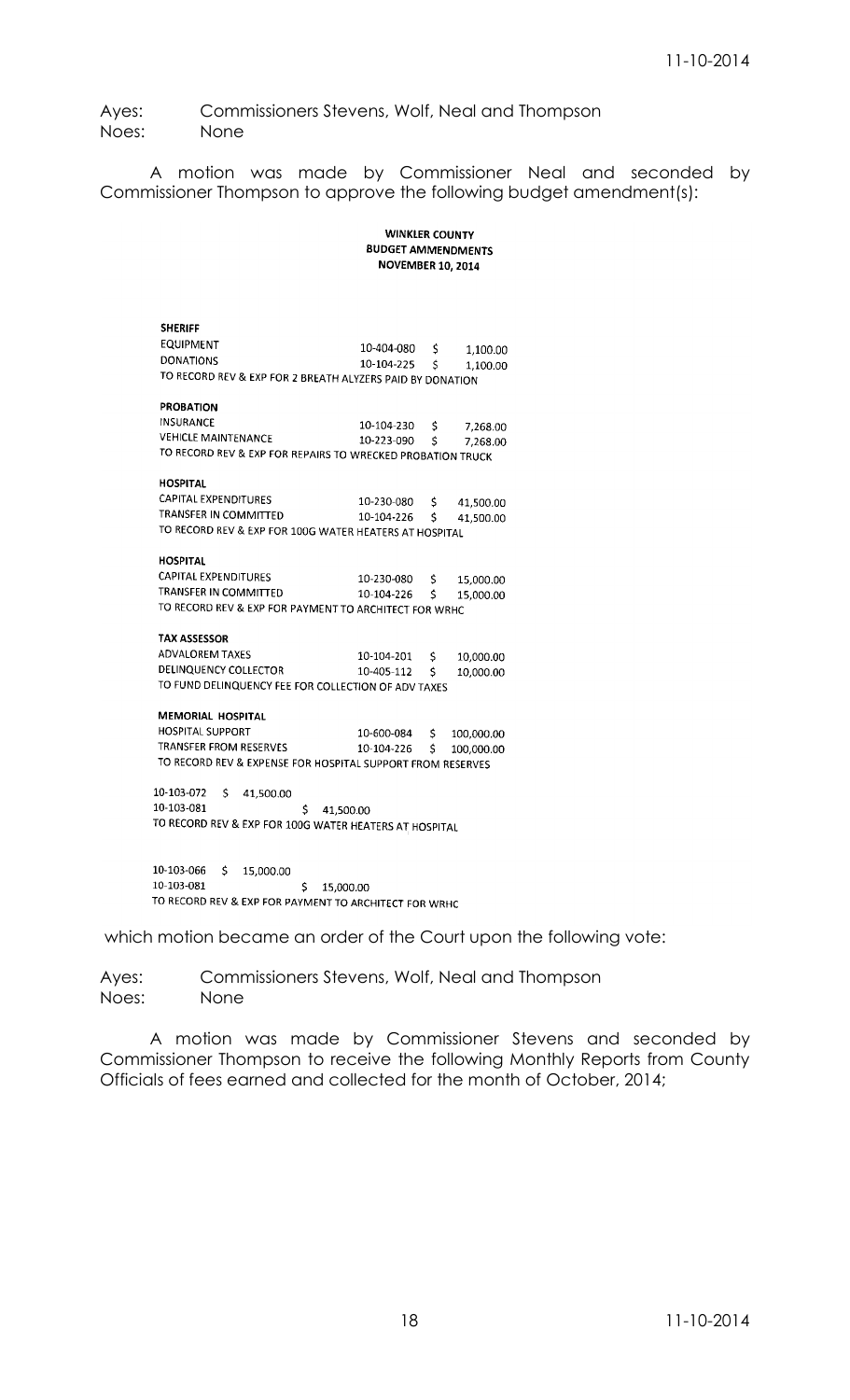| MONTHLY REPORTS                                                                        |                  |                   |
|----------------------------------------------------------------------------------------|------------------|-------------------|
| For the Month of                                                                       |                  |                   |
| Tommy Duckworth, Co Attorney Fee $\frac{11.3.14 \text{ fb}0.00}{1}$ Hot Check \$135.00 | Date<br>Received | Amount<br>8235.00 |
|                                                                                        | 11-b-14          | B2.0              |
|                                                                                        |                  |                   |
|                                                                                        | 11・3-74          |                   |
|                                                                                        |                  | 1631.00           |
|                                                                                        |                  |                   |
|                                                                                        |                  |                   |
|                                                                                        |                  |                   |
|                                                                                        |                  |                   |
|                                                                                        |                  |                   |
|                                                                                        |                  |                   |
|                                                                                        |                  |                   |
|                                                                                        |                  |                   |
|                                                                                        |                  |                   |
|                                                                                        | 11.3.14          | \$1,228,496.65    |
|                                                                                        |                  |                   |
|                                                                                        |                  |                   |

which motion became an order of the Court upon the following vote:

Ayes: Commissioners Stevens, Wolf, Neal and Thompson Noes: None

A motion was made by Commissioner Neal and seconded by Commissioner Thompson to examine and approve bills over \$500.00 and place in line for payment; which motion became an order of the Court upon the following vote:

Ayes: Commissioners Stevens, Wolf, Neal and Thompson Noes: None

A motion was made by Commissioner Neal and seconded by Commissioner Stevens to approve claims against the County and pay as per list of vouchers submitted; which motion became an order of the Court upon the following vote:

Ayes: Commissioners Stevens, Wolf, Neal and Thompson Noes: None

A motion was made by Commissioner Thompson and seconded by Commissioner Stevens to adjourn the meeting; which motion became an order of the Court upon the following vote: